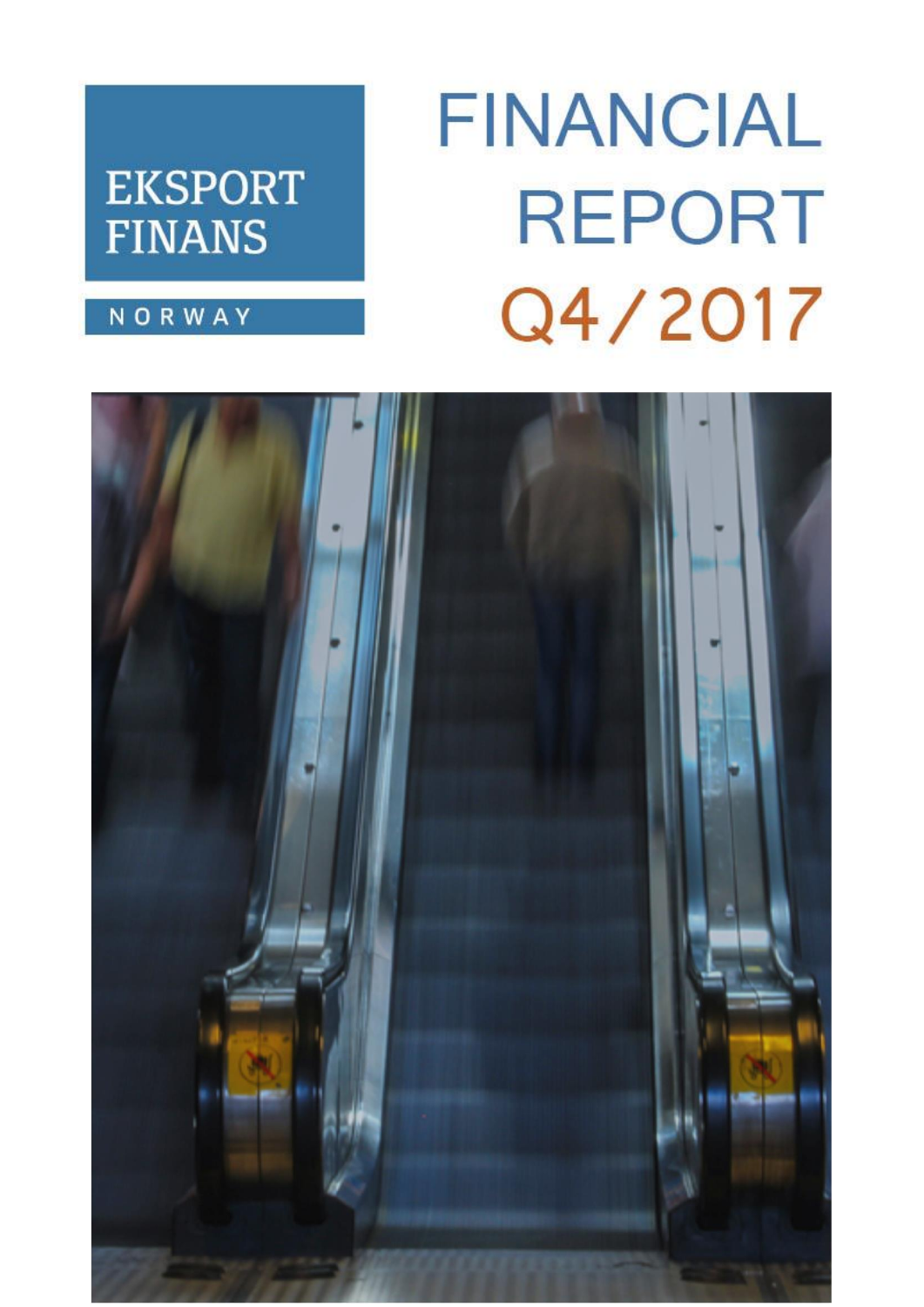| Condensed statement of profit or loss and other comprehensive income  8 |  |
|-------------------------------------------------------------------------|--|
|                                                                         |  |
|                                                                         |  |
|                                                                         |  |
|                                                                         |  |
|                                                                         |  |
|                                                                         |  |

Cover photo: Eksportfinans

Some of the information herein constitutes "forward-looking statements" within the meaning of Section 27A of the U.S. Securities Act of 1933, as amended and Section 21E of the U.S. Securities Exchange Act of 1934, as amended. These forward-looking statements rely on a number of assumptions concerning future events. These forward-looking statements involve known and unknown risks, uncertainties and other factors, many of which are outside of Eksportfinans' control, which may cause actual results to differ materially from any future results expressed or implied from the forward-looking statements. As a result, any forward-looking statements included herein should not be regarded as a representation that the plans, objectives, results or other actions discussed will be achieved. Please see the Company's Annual Report on Form 20-F filed with the U.S. Securities and Exchange Commission for a discussion of certain factors that may cause actual results, performance or events to be materially different from those referred to herein. Eksportfinans disclaims any intention or obligation to update or revise any forward-looking statements, whether as a result of new information, future events or otherwise.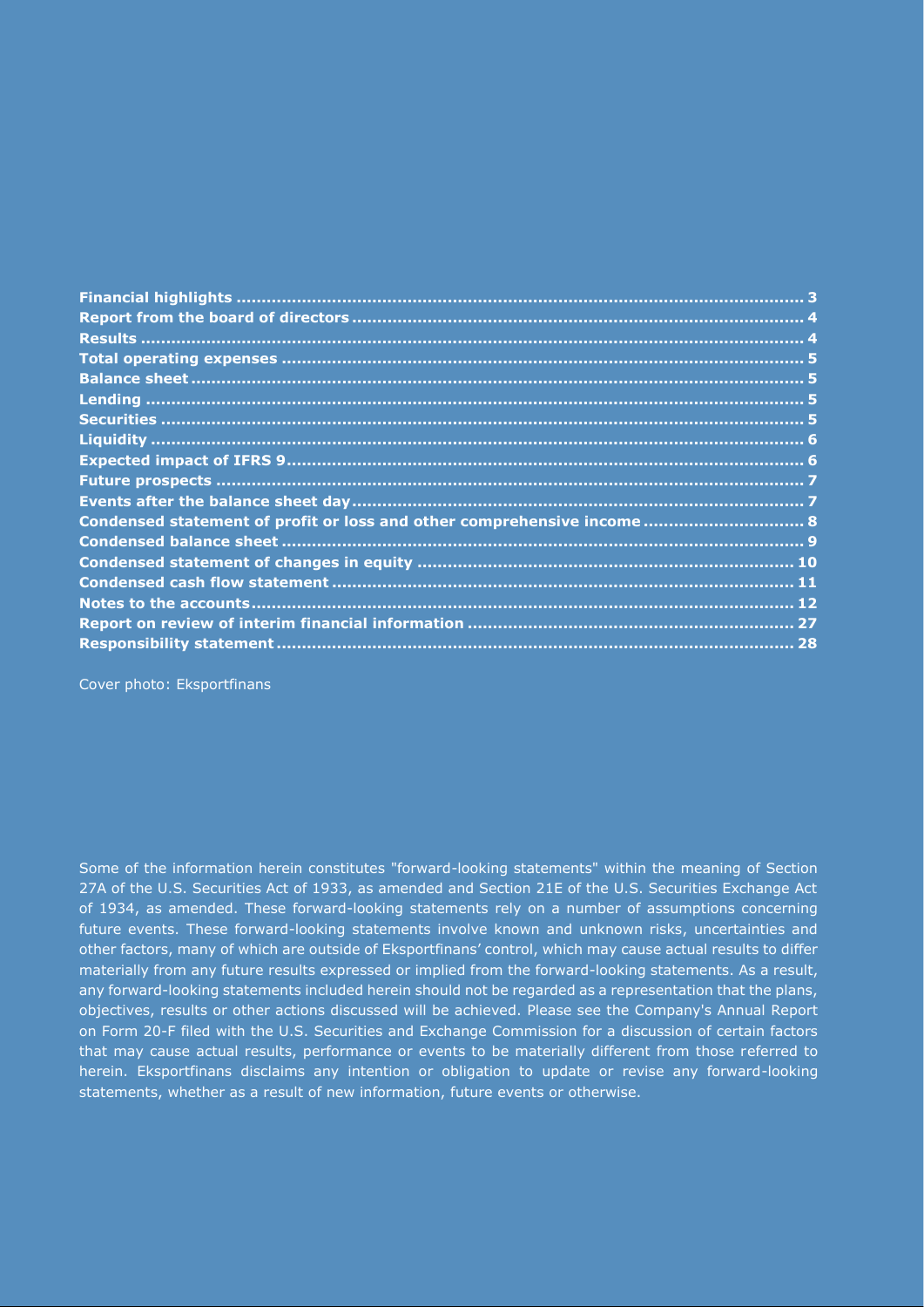### <span id="page-2-0"></span>Financial highlights

The information for the fourth quarters and the years ended December 31, 2017 and 2016 are unaudited.

|                                                       |            | Fourth quarter | The year  |           |
|-------------------------------------------------------|------------|----------------|-----------|-----------|
| (NOK million)                                         | 2017       | 2016           |           | 2016      |
|                                                       |            |                |           |           |
| Net interest income                                   | 37         | 66             | 191       | 260       |
| Total comprehensive income 1)                         | 26         | (180)          | (261)     | (345)     |
| Return on equity $2$ )                                | 1.5%       | $(10.0\%)$     | $(3.8\%)$ | $(4.8\%)$ |
| Net return on average assets and liabilities 3)       | $(0.19\%)$ | 0.09%          | 0.11%     | 0.19%     |
| Net operating expenses / average assets <sup>4)</sup> | 0.41%      | 0.23%          | 0.40%     | 0.21%     |
|                                                       |            |                |           |           |
| Total assets                                          | 22,398     | 33,171         | 22,398    | 33,171    |
| Loans outstanding <sup>5)</sup>                       | 12,186     | 18,289         | 12,186    | 18,289    |
| Public sector borrowers or guarantors <sup>6)</sup>   | 46.3%      | 43.4%          | 46.3%     | 43.4%     |
| Core capital adequacy                                 | 94.2%      | 61.0%          | 94.2%     | 61.0%     |
| Capital adequacy                                      | 94.2%      | 61.0%          | 94.2%     | 61.0%     |
|                                                       |            |                |           |           |
| Exchange rate NOK/USD 7)                              | 8.2050     | 8.6200         | 8.2050    | 8.6200    |

#### **Definitions**

- 1) Total comprehensive income for the period includes net losses on financial instruments at fair value which amount to NOK 414 million for the year ended 2017 compared to NOK 903 million for the year ended 2016. For the fourth quarter of 2017 net gains on financial instruments at fair value amount to NOK 32 million compared to net losses on financial instruments at fair value of NOK 253 million in the fourth quarter of 2016.
- 2) Return on equity: Total comprehensive income for the period/average equity (average of opening and closing balance).
- 3) Net return on average assets and liabilities: The difference between net interest income/average interest generating assets and net interest expense/average interest-bearing liabilities (average of daily calculations for the period).
- 4) Net operating expenses (salaries and other administrative expenses + depreciation + other expenses other income)/average assets (average of opening and closing balance).
- 5) Total loans outstanding: Consists of loans due from customers and part of loans due from credit institutions in the balance sheet. Accrued interest and unrealized gains/(losses) are not included. For more information, see notes 4, 5 and 6 to the accompanying condensed financial statements.
- 6) The ratio of public sector loans (municipalities, counties and Norwegian and foreign central government, including the Norwegian Export Credit Guarantee Agency (GIEK) as borrowers or guarantors) to total lending.
- 7) Exchange rate at balance sheet date.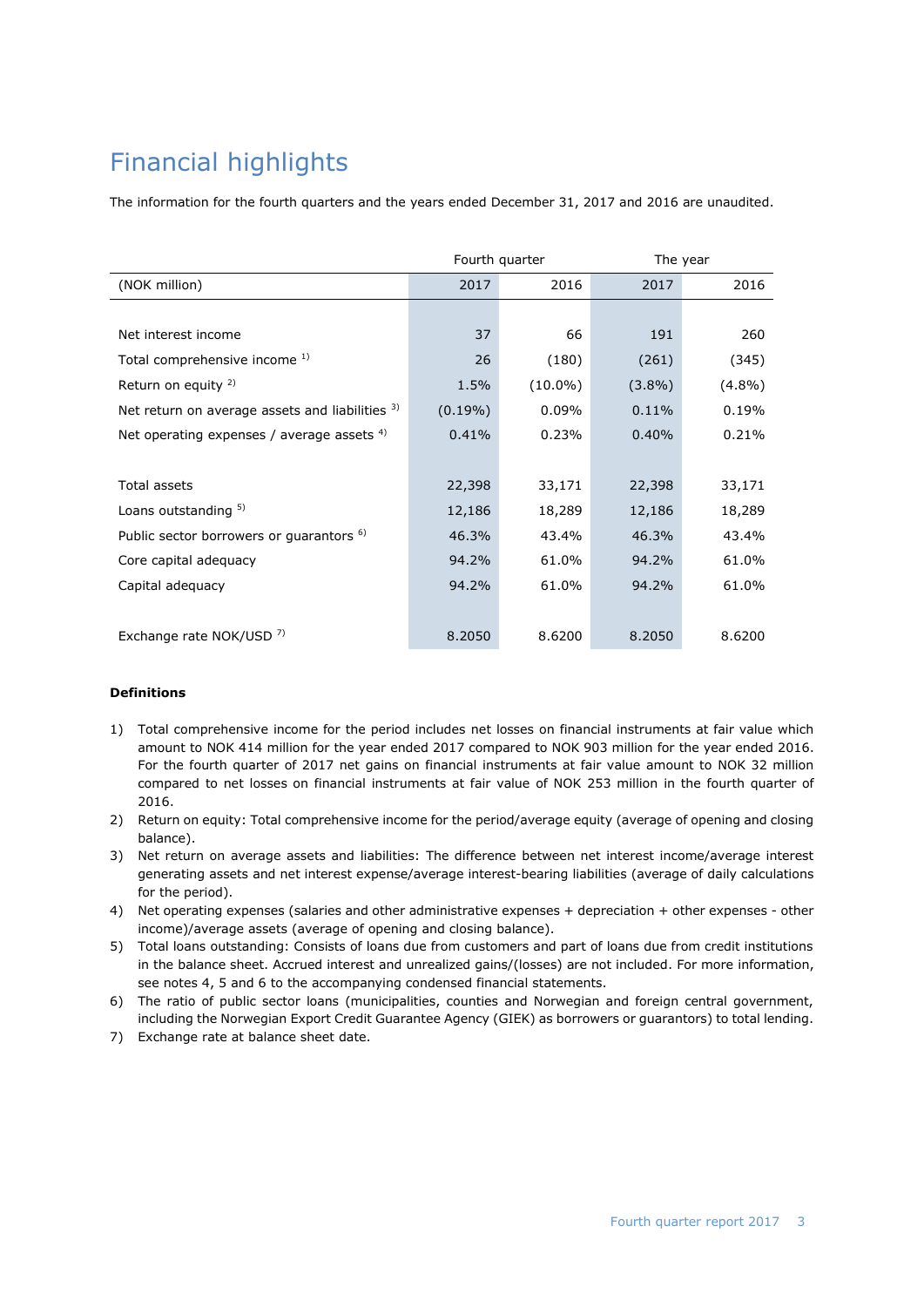### <span id="page-3-0"></span>Report from the board of directors

### <span id="page-3-1"></span>**Results**

#### **Fourth quarter 2017**

Net interest income was NOK 37 million in the fourth quarter of 2017 compared to NOK 66 million in the same period of 2016. The decrease was mainly due to the reduction of interest generating assets.

Total comprehensive income was NOK 26 million in the fourth quarter of 2017, compared to negative NOK 180 million in the fourth quarter of 2016. The fluctuations in these figures are primarily due to unrealized losses and gains on Eksportfinans' own debt (as explained in the section "Net other operating income").

#### **The year 2017**

Net interest income was NOK 191 million in 2017 compared to NOK 260 million in 2016. The reduction is primarily due to a lower level of interest generating assets.

#### **Profit/(loss) for the period**

The comprehensive income was negative NOK

261 million in 2017. The comparable figure in 2016 was negative NOK 345 million. The fluctuations in these figures are primarily due to unrealized losses and gains on Eksportfinans' own debt (as explained in the section "Net other operating income") combined with lower net interest income in 2017. Included in the fourth quarter 2017 figures is a termination fee of NOK 55 million incurred when terminating the Portfolio Hedge Agreement ("PHA") with the participants effective from December 31, 2017. The termination was on Eksportfinans' request and due to the reduced size of the PHA-portfolio and Eksportfinans' capabilities of handling the risk of the portfolio. Furthermore, the 2016 figures also include the gain related to the sale of Eksportfinans' office property, partly offset by provisions made in connection with the now settled dispute with the Ministry of Trade, Industry and Fisheries regarding the 108 agreement.

Table 1 below shows the calculation of the non-IFRS measure of profit, excluding unrealized gains and losses on financial instruments and realized losses hedged by the Portfolio Hedge Agreement, with the corresponding return on equity. This calculation may be of interest to investors because it allows assessment of the

| Table 1: Non-IFRS profit for the period                                                                                              |          |                |           |          |
|--------------------------------------------------------------------------------------------------------------------------------------|----------|----------------|-----------|----------|
|                                                                                                                                      |          |                |           |          |
|                                                                                                                                      |          | Fourth quarter |           | The year |
| (NOK million)                                                                                                                        | 2017     | 2016           | 2017      | 2016     |
| Comprehensive income according to IFRS                                                                                               | 26       | (180)          | (261)     | (345)    |
| Net unrealized losses/(gains) $^{1}$                                                                                                 | (297)    | 196            | (121)     | 612      |
| Unrealized gains/(losses) related to Glitnir <sup>2)</sup>                                                                           | $\left($ | 0              |           | 71       |
| Realized losses/(gains) hedged by the Portfolio Hedge Agreement                                                                      | 203      | 0              | 452       | 0        |
| $(PHA)^{3}$                                                                                                                          |          |                |           |          |
| Tax effect of the items above                                                                                                        | 23       | (40)           | (83)      | (161)    |
|                                                                                                                                      |          |                |           |          |
| Non-IFRS profit for the period excluding unrealized gains/(losses)<br>on financial instruments and excluding realized losses/(gains) |          |                |           |          |
| hedged by the PHA                                                                                                                    | (45)     | (24)           | (13)      | 177      |
| Return on equity based on profit for the period excluding<br>unrealized gains/(losses) on financial instruments and excluding        |          |                |           |          |
| realized losses/(gains) hedged by the PHA                                                                                            | (2.3%)   | (1.2%)         | $(0.2\%)$ | 2.3%     |

1) The termination of the PHA-agreement resulted in a posting of NOK 979 million from unrealized loss to realized loss. The figure Net unrealized losses/(gains) is adjusted with this number to show a net result figure in line with management reporting of profits in Eksportfinans.

2) Reversal of previously recognized gains/losses (at exchange rates applicable at reporting date).

3) Securities have been sold with realized gains/losses. These gains and losses are covered by the PHA, and will be settled according to that agreement. Eksportfinans therefore believes it is useful for investors to present this non-IFRS profit figure with such gains/losses excluded due to the economic arrangement under, and the accounting impacts of, the PHA.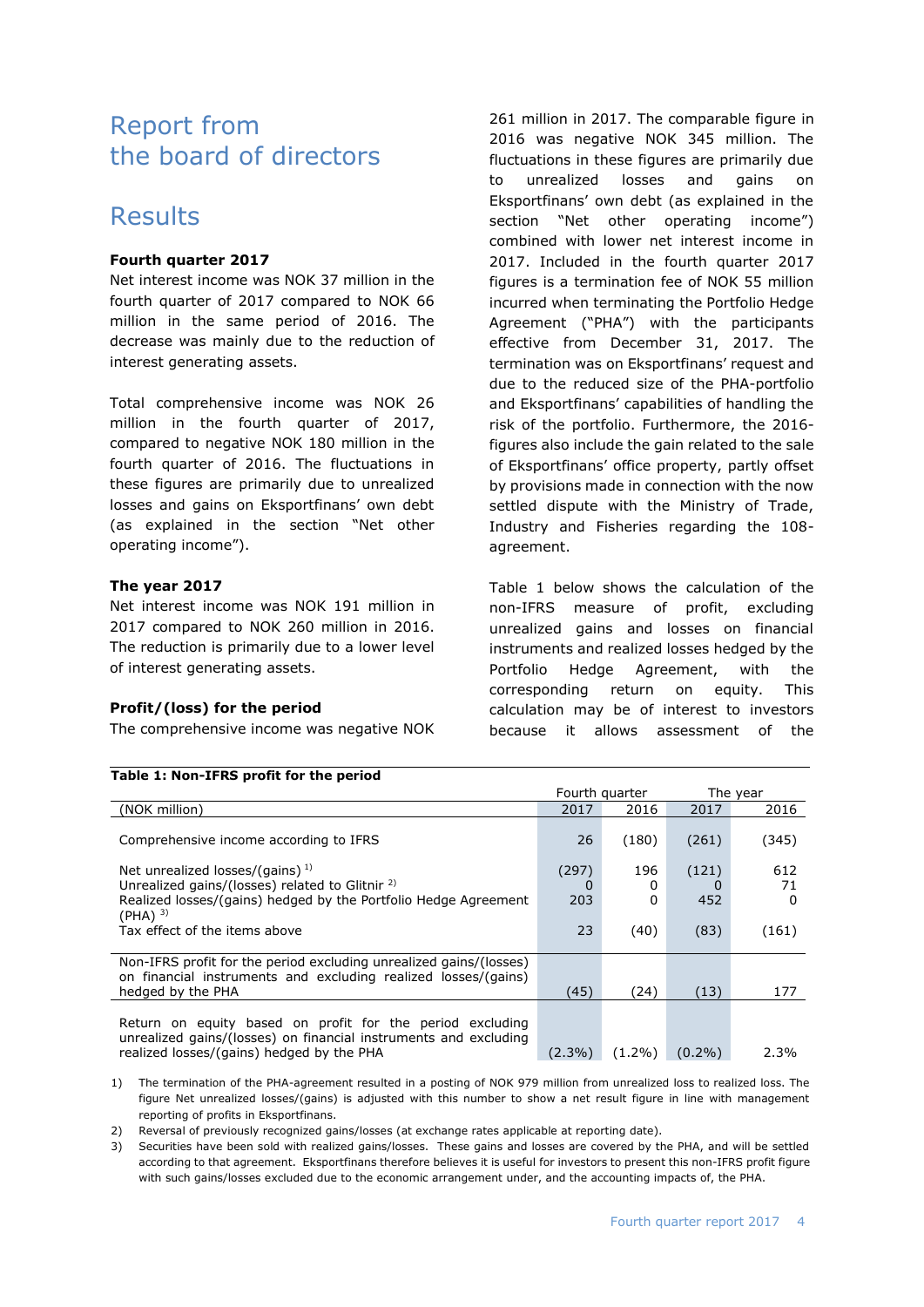performance of the underlying business operations without the volatility caused by fair value fluctuations, including specifically the reversal of previously recognized unrealized gains on Eksportfinans' own debt. This non-IFRS measure of profit amounted to negative NOK 13 million in 2017, compared to positive NOK 177 million in 2016. The main reason for this decrease are the same as explained above.

#### **Net other operating income**

Net other operating income was negative NOK 415 million in 2017 compared to negative NOK 661 million in 2016. This was primarily due to fluctuations in the credit spreads of Eksportfinans' own debt. In 2017, unrealized losses on Eksportfinans' own debt amounted to NOK 567 million compared to unrealized losses of NOK 46 million in 2016 (see note 2 to the accompanying condensed financial statements). Net of derivatives, this resulted in an unrealized loss of NOK 442 million in 2017 (whereof around NOK 435 million was due to the before mentioned credit spread effects), compared to an unrealized loss of NOK 818 million in 2016 (see note 15 to the accompanying condensed financial statements).

The cumulative unrealized gain on Eksportfinans' own debt net of derivatives (mainly due to credit spread effects), was NOK 368 million as of December 31, 2017, compared to NOK 810 million as of December 31, 2016.

#### <span id="page-4-0"></span>**Total operating expenses**

Total operating expenses amounted to NOK 114 million in 2017, compared to NOK 107 million in 2016. The main reason for the increase is advisory fees relating to debt market activities in 2017.

### <span id="page-4-1"></span>Balance sheet

Total assets amounted to NOK 22.4 billion at December 31, 2017, compared to NOK 33.2 billion at December 31, 2016. The reduction was due to scheduled repayments of debt.

Outstanding bond debt was NOK 14.0 billion at December 31, 2017, compared to NOK 22.6 billion at December 31, 2016. Eksportfinans has revived its Commercial Paper (CP) borrowings under the Euro Commercial Paper program, with outstanding CP of NOK 394 million as of December 31, 2017.

The core capital ratio was 94.2 percent at December 31, 2017, compared to 61.0 percent at December 31, 2016. The increase is due to higher regulatory capital combined with a reduction of risk weighted assets.

### <span id="page-4-2"></span>Lending

The volume of total outstanding loans was NOK 12.2 billion at December 31, 2017, compared to NOK 18.3 billion at December 31, 2016. The decrease in volume of outstanding loans is a function of maturing loans in combination with no new lending.

### <span id="page-4-3"></span>**Securities**

The securities portfolio was NOK 5.9 billion at December 31, 2017, compared to NOK 8.8 billion at December 31, 2016.

The securities portfolio consists of two subportfolios. The first has been subject to the PHA agreement with Eksportfinans' shareholders, which has been in place until December 31, 2017 (the "PHA portfolio"). The second is maintained for the purpose of liquidity (the "liquidity reserve portfolio").

The fair value of the PHA-portfolio was NOK 2.6 billion at December 31, 2017, compared to NOK 4.4 billion at December 31, 2016. For further information on the previous PHA agreement and the termination of this, see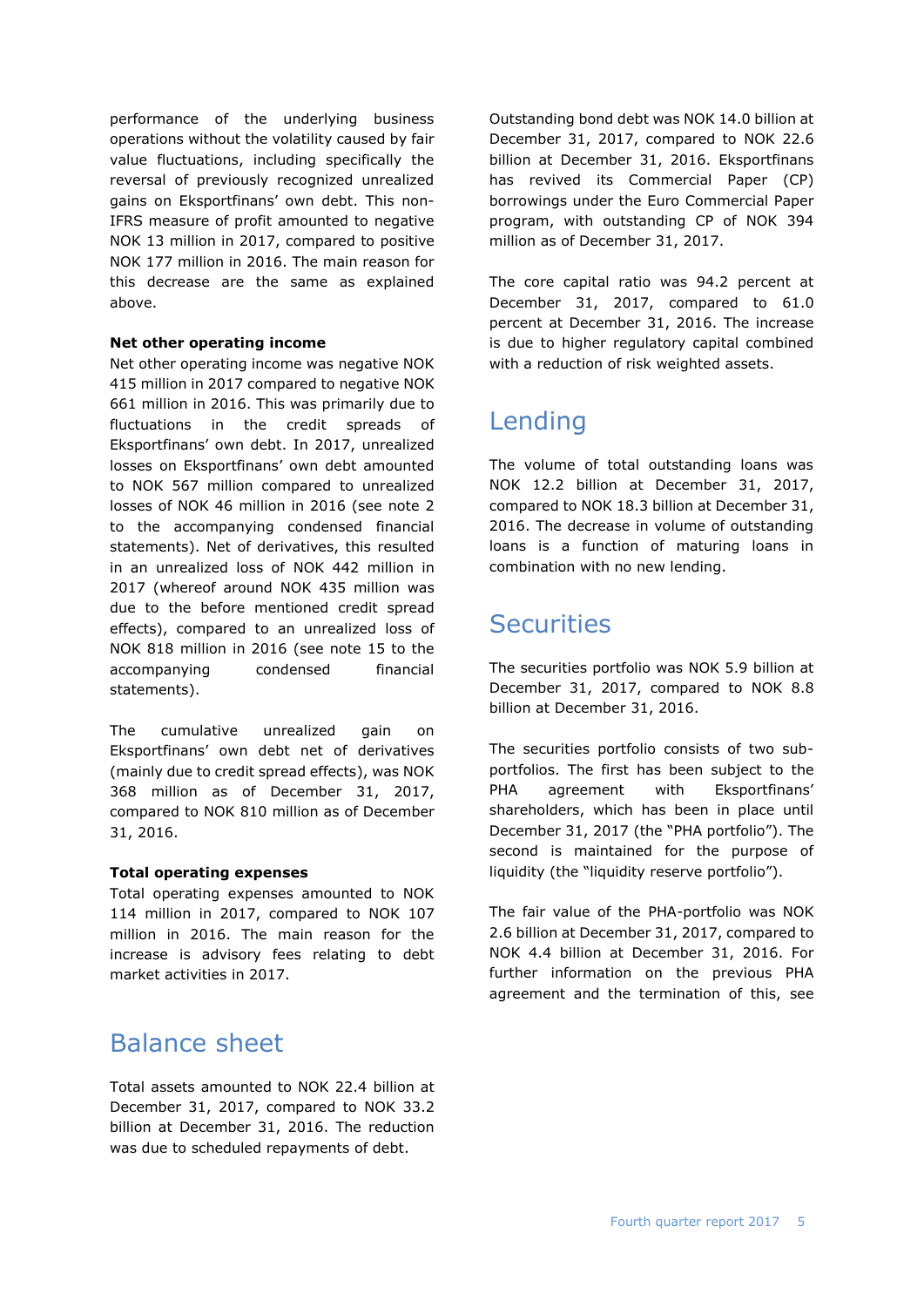#### **Table 2: Estimated cumulative liquidity**

|                                                    |               | Estimated      |                |                         |
|----------------------------------------------------|---------------|----------------|----------------|-------------------------|
|                                                    | Estimated     | loan           | Estimated      | Estimated               |
|                                                    | debt maturing | receivables    | investments    | cumulative              |
| (NOK billion)                                      | 2)            | maturing $3$ ) | maturing $4$ ) | liquidity <sup>5)</sup> |
|                                                    |               |                |                |                         |
| Short-term liquidity at Dec. 31, 2017 <sup>1</sup> |               |                |                | 4.2                     |
| 2018                                               | 2.1           | 3.2            | 0.4            | 5.7                     |
| 2019                                               | 4.5           | 2.8            | 0.3            | 4.3                     |
| 2020                                               | 1.1           | 2.1            | 0.2            | 5.6                     |
| 2021                                               | 2.0           | 1.2            | 0.3            | 5.1                     |
| 2022                                               | 0.3           | 0.9            | 0.3            | 5.9                     |
| 2023                                               | 0.1           | 0.5            | 0.2            | 6.5                     |
| 2024                                               | 0.4           | 0.4            | 0.2            | 6.7                     |
| Thereafter                                         | 3.2           | 1.1            | 0.7            | 5.2                     |
| Total                                              | 13.7          | 12.1           | 2.6            |                         |

1) Short-term liquidity is comprised of the sum of the liquidity reserve portfolio (at fair value) and deposits.

2) Principal amount of own debt securities. The column includes single- and multi-callable issues. Includes principal cash flows of derivatives economically hedging structured bond debt. For the structured bond debt with call and trigger options, the expected maturity is estimated using a sophisticated valuation system. The actual maturities might differ from these estimations.

3) Represents principal amount of loan receivables.

4) Represents principal amount of investments in the long-term investments portfolio.

5) Represents estimated cumulative liquidity at year-end (calculated as the amount at prior period end minus estimated long-term debt maturing during period plus estimated loans receivable and long-term investments maturing during the period) except for the first row which states the actual liquidity at December 31, 2017.

note 14 to the accompanying condensed financial statements.

The fair value of the liquidity reserve portfolio was NOK 3.3 billion at December 31, 2017, compared to NOK 4.4 billion at December 31, 2016.

### <span id="page-5-0"></span>**Liquidity**

At December 31, 2017, short-term liquidity amounted to NOK 4.2 billion, consisting of the liquidity reserve portfolio of NOK 3.3 billion and cash equivalents of NOK 0.9 billion. Including the PHA portfolio of NOK 2.6 billion, total liquidity reserves amounted to NOK 6.8 billion at December 31, 2017.

The company manages liquidity risk both through matching maturities for assets and liabilities and through stress-testing for the short and medium term. A maturity analysis of financial liabilities based on expected maturities is included in note 16 to the accompanying condensed financial statements.

Table 2 above shows cumulative liquidity, as measured by short-term liquidity as of December 31, 2017, plus maturing loans and investments and minus maturing bond debt, based on estimated maturities.

During the fourth quarter of 2017, there has been a small change in the liquidity position due to foreign exchange rate fluctuations and movements in key market risk factors, primarily on the debt portfolio. Liquidity reserves combined with the company's liquidity contingency plans constitute a robust liquidity situation. Contingency plans comprise repo of securities, issuance of commercial paper, issuance of bond debt and sale of assets.

### <span id="page-5-1"></span>Expected impact of IFRS 9

IFRS 9 "Financial instruments" covers recognition and derecognition, classification and measurement, impairment and hedging and replaces the current requirements covering these areas in IAS 39. The standard is endorsed by the EU and is effective as from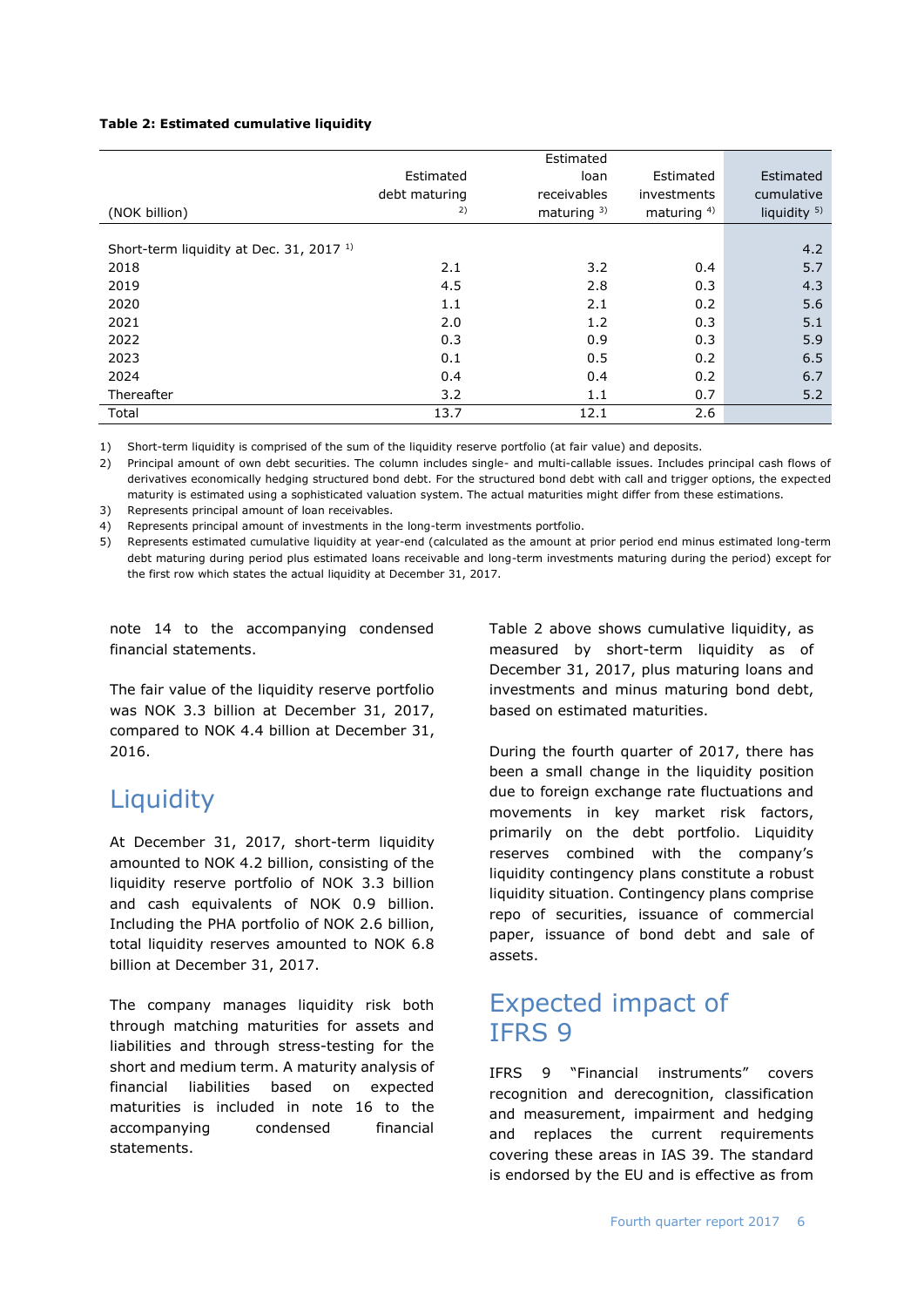annual periods beginning on or after January 1, 2018. The company's assessment is that the standard will not have any material impact on either classification, measurement or on the total impairment provisions and, consequently, on equity and capital adequacy. For further information, see note 1 to the accompanying condensed financial statements.

### <span id="page-6-0"></span>Future prospects

Eksportfinans' strategy to actively manage its existing portfolio of loans as well as other assets and liabilities, with the overall objective of maintaining company value, remains unchanged in 2018. The balance sheet will continue to decrease in line with maturing loans, debt and investments. This will affect the company's financial performance in 2018 and beyond in terms of lower net interest income and ordinary income. The company has implemented measures that are expected to reduce costs in the coming years.

Furthermore, accumulated unrealized gains due to price fluctuations of Eksportfinans' own debt, was amounting to NOK 368 million (net of derivatives) as of December 31, 2017. As debt comes closer to maturity, these gains will continue to be reversed as unrealized losses.

Eksportfinans enters 2018 with solid capital and adequate liquidity reserves. The board will closely monitor developments in the international capital markets and their impact on the company's balance sheet and liquidity. Appropriate liquidity contingency plans are maintained.

### <span id="page-6-1"></span>Events after the balance sheet date

There are no events after the balance sheet date materially affecting the financial statements.

Oslo, February 15, 2018 EKSPORTFINANS ASA The board of directors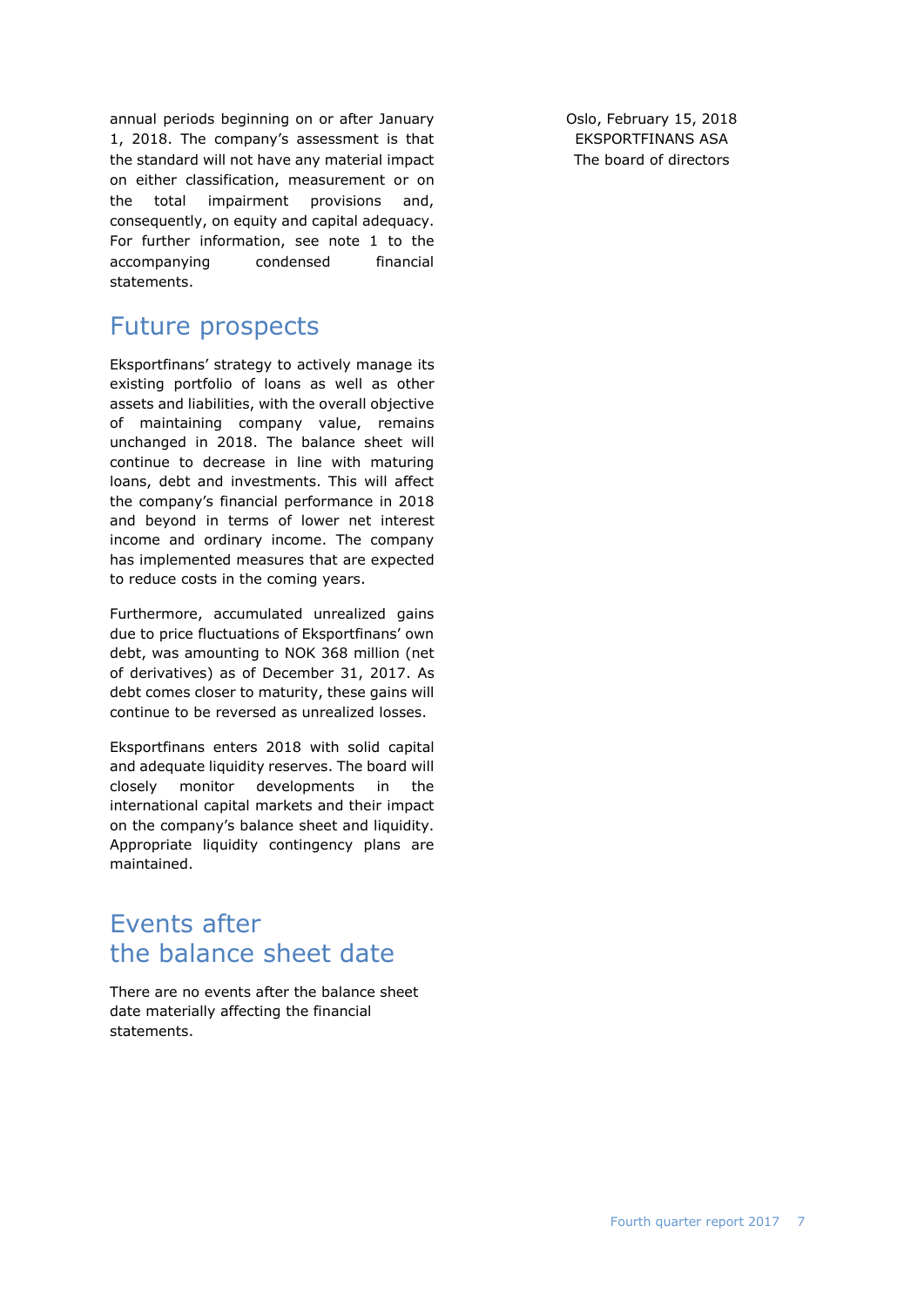### <span id="page-7-0"></span>Condensed statement of profit or loss and other comprehensive income

The information for the three months ended December 31, 2017 and 2016 is unaudited. The information as of and for the years ended December 31, 2017 and December 31, 2016 are derived from the company's audited consolidated financial statements as of and for the years ended December 31, 2017 and December 31, 2016.

|                                            |          | Fourth quarter | The year |       |      |
|--------------------------------------------|----------|----------------|----------|-------|------|
| (NOK million)                              | 2017     | 2016           | 2017     | 2016  | Note |
|                                            |          |                |          |       |      |
| Interest and related income                | 134      | 271            | 640      | 1,279 |      |
| Interest and related expenses              | 97       | 205            | 449      | 1,019 |      |
| <b>Net interest income</b>                 | 37       | 66             | 191      | 260   |      |
|                                            |          |                |          |       |      |
| Net commissions related to banking         |          |                |          |       |      |
| services                                   | $\Omega$ | $\mathbf{0}$   | (1)      | (1)   |      |
| Net gains/(losses) on                      |          |                |          |       |      |
| financial instruments at fair value        | 32       | (253)          | (414)    | (903) | 2,15 |
| Other income                               | 0        | 1              | $\Omega$ | 243   |      |
| Net other operating income/(loss)          | 32       | (252)          | (415)    | (661) |      |
|                                            |          |                |          |       |      |
| <b>Total operating income</b>              | 69       | (186)          | (224)    | (401) |      |
|                                            |          |                |          |       |      |
| Salaries and other administrative expenses | 22       | 19             | 101      | 90    |      |
| Depreciations                              | 1        | 1              | 2        | 6     |      |
| Other expenses                             | 1        | 2              | 11       | 11    |      |
| <b>Total operating expenses</b>            | 24       | 22             | 114      | 107   |      |
|                                            |          |                |          |       |      |
| <b>Pre-tax operating loss</b>              | 45       | (208)          | (338)    | (508) |      |
|                                            |          |                |          |       |      |
| Taxes                                      | 12       | (42)           | (84)     | (177) |      |
| Profit/loss for the period                 | 33       | (166)          | (254)    | (331) |      |
|                                            |          |                |          |       |      |
| Other comprehensive income 1)              | (7)      | (14)           | (7)      | (14)  |      |
| <b>Total comprehensive income</b>          | 26       | (180)          | (261)    | (345) |      |

1) Items that will not be reclassified to profit or loss. The income/(loss) arises from actuarial calculations on pensions.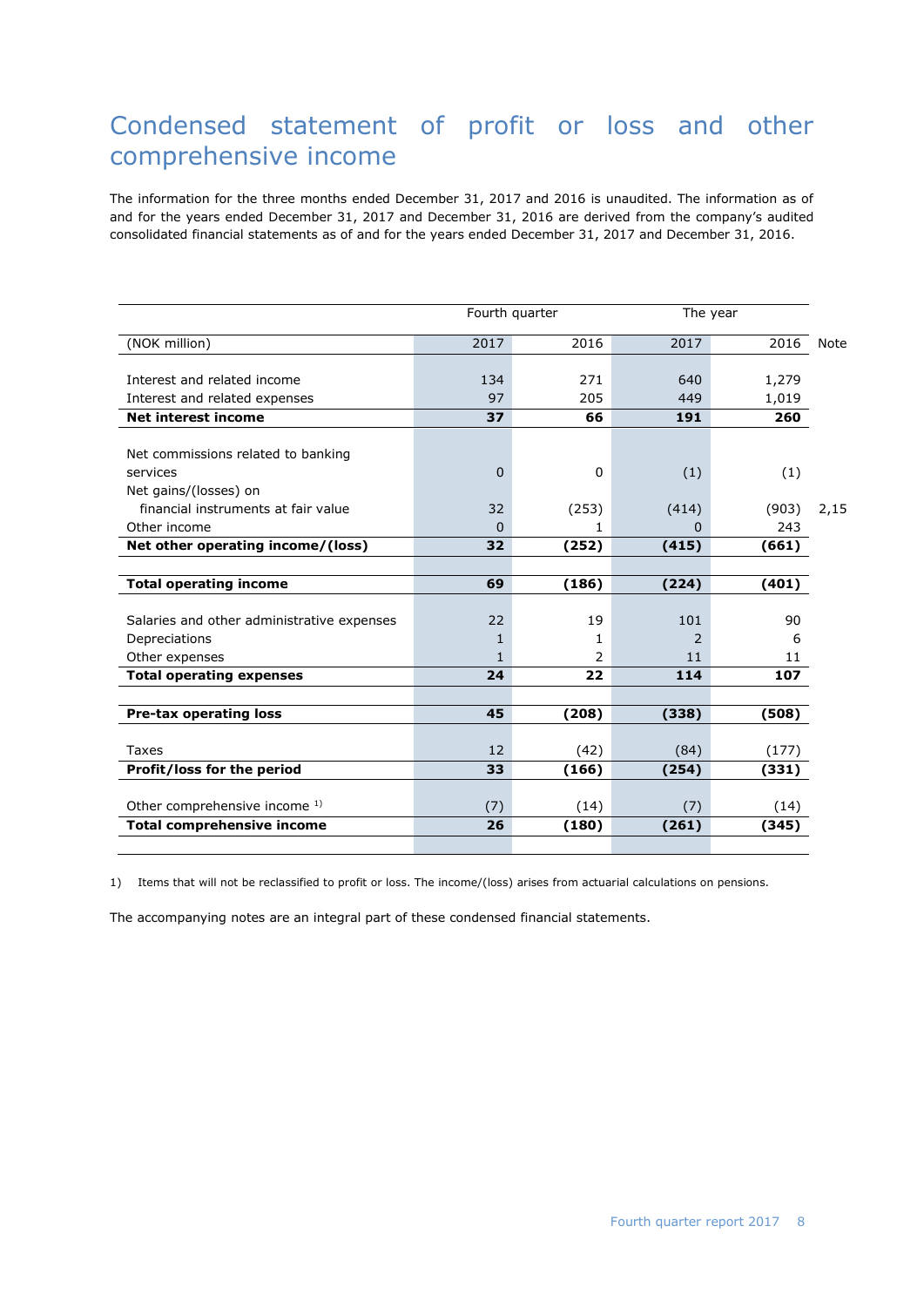### <span id="page-8-0"></span>Condensed balance sheet

| (NOK million)                              | Dec 31, 2017             | Dec 31, 2016   | <b>Note</b> |
|--------------------------------------------|--------------------------|----------------|-------------|
|                                            |                          |                |             |
| Loans due from credit institutions 1)      | 1,860                    | 2,251          | 4,6,7       |
| Loans due from customers <sup>2)</sup>     | 11,360                   | 17,270         | 5,6,7       |
| <b>Securities</b>                          | 5,901                    | 8,823          | 8           |
| <b>Financial derivatives</b>               | 1,336                    | 1,804          |             |
| Deferred tax asset                         | 320                      | 233            |             |
| Fixed assets                               | $\overline{\phantom{0}}$ | $\overline{4}$ | 9           |
| Other assets                               | 1,619                    | 2,786          | 10          |
| <b>Total assets</b>                        | 22,398                   | 33,171         |             |
|                                            |                          |                |             |
| Bond debt $3$ )                            | 13,950                   | 22,620         | 11          |
| <b>Financial derivatives</b>               | 773                      | 2,400          |             |
| Taxes payable                              | $\Omega$                 | 17             |             |
| Other liabilities                          | 730                      | 935            | 12          |
| Provisions                                 | 142                      | 134            |             |
| <b>Total liabilities</b>                   | 15,595                   | 26,106         |             |
|                                            |                          |                |             |
| Share capital                              | 2,771                    | 2,771          |             |
| Reserve for unrealized gains               | 212                      | 81             |             |
| Other equity                               | 3,820                    | 4,213          |             |
| Total shareholders' equity                 | 6,803                    | 7,065          |             |
|                                            |                          |                |             |
| Total liabilities and shareholders' equity | 22,398                   | 33,171         |             |
|                                            |                          |                |             |

1) Of NOK 1,860 million at December 31, 2017, NOK 1,774 million is measured at fair value through profit or loss and NOK 86 million is measured at amortized cost. Of NOK 2,251 million at December 31, 2016, NOK 2,208 million is measured at fair value through profit or loss and NOK 43 million is measured at amortized cost.

2) Of NOK 11,360 million at December 31, 2017, NOK 4,723 million is measured at fair value through profit or loss and NOK 6,637 million is measured at amortized cost. Of NOK 17,270 million at December 31, 2016, NOK 6,484 million is measured at fair value through profit or loss and NOK 10,786 million is measured at amortized cost.

3) Of NOK 13,950 million at December 31, 2017, NOK 7,171 million is measured at fair value through profit or loss and NOK 6,779 million is measured at amortized cost. Of NOK 22,620 million at December 31, 2016, NOK 11,286 million is measured at fair value through profit or loss and NOK 11,334 million is measured at amortized cost.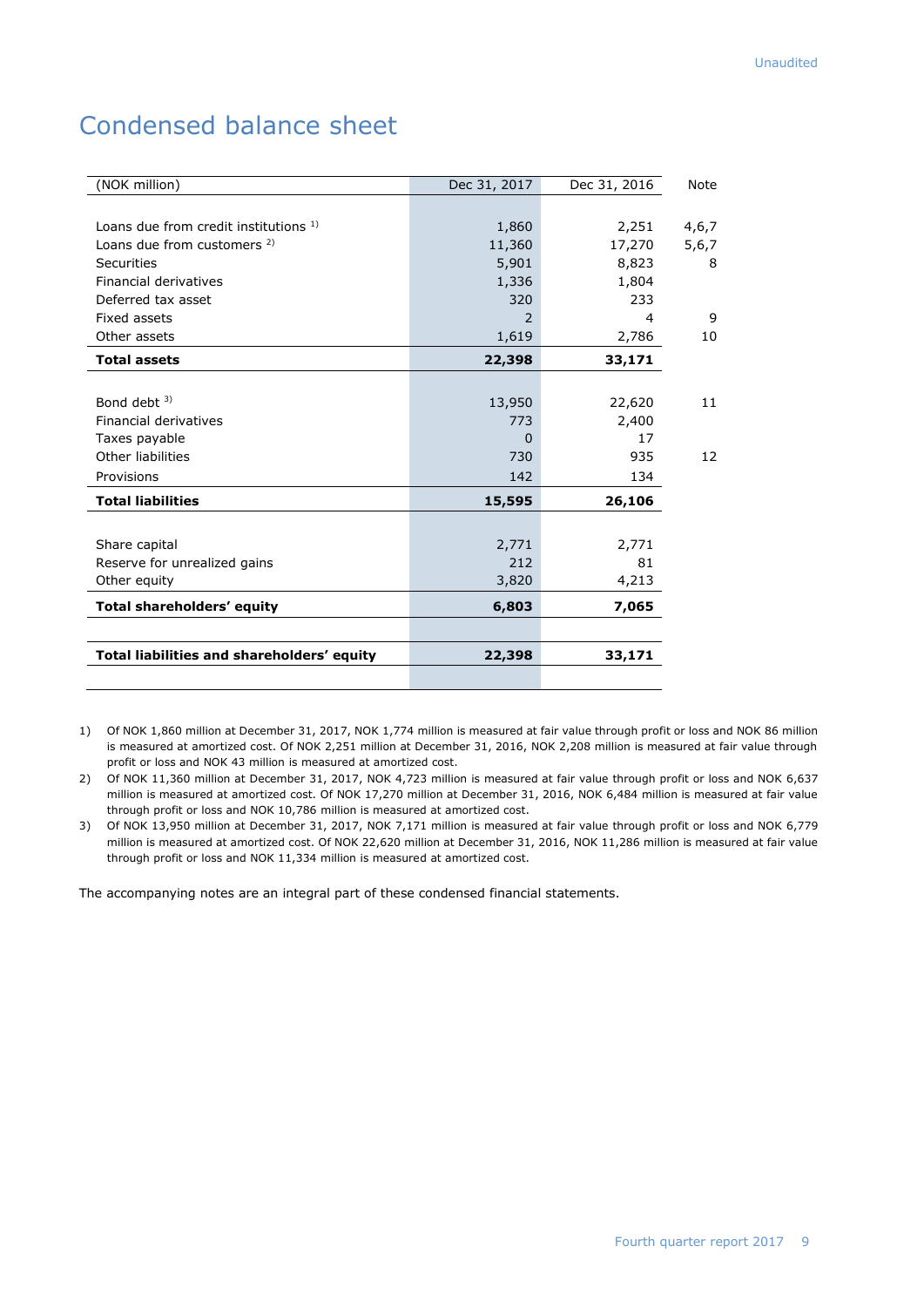| Equity at December 31, 2017                                | 2,771                          | 212                 | 3,820        | 6,803           |
|------------------------------------------------------------|--------------------------------|---------------------|--------------|-----------------|
| Profit/(loss) for the period                               | 0                              | 131                 | (385)        | (254)           |
| comprehensive income                                       | 0                              | $\Omega$            | (7)          | (7)             |
| Actuarial gains/(losses) and other                         |                                |                     |              |                 |
| Equity at January 1, 2017                                  | 2,771                          | 81                  | 4,213        | 7,065           |
| Equity at December 31, 2016                                | 2,771                          | 81                  | 4,213        | 7,065           |
| Profit/(loss) for the period                               | 0                              | (323)               | (21)         | (331)           |
| Actuarial gains/(losses) and other<br>comprehensive income | 0                              | (162)               | 162          | (14)            |
| Equity at January 1, 2016                                  | 2,771                          | 566                 | 4,072        | 7,409           |
| (NOK million)                                              | Share<br>capital <sup>1)</sup> | unrealized<br>gains | Other equity | Total<br>equity |
|                                                            |                                | Reserve             |              |                 |

### <span id="page-9-0"></span>Condensed statement of changes in equity

1) Restricted equity that cannot be paid out to the owners without a shareholder resolution to reduce the share capital in accordance with the Public Limited Companies Act under Norwegian Law.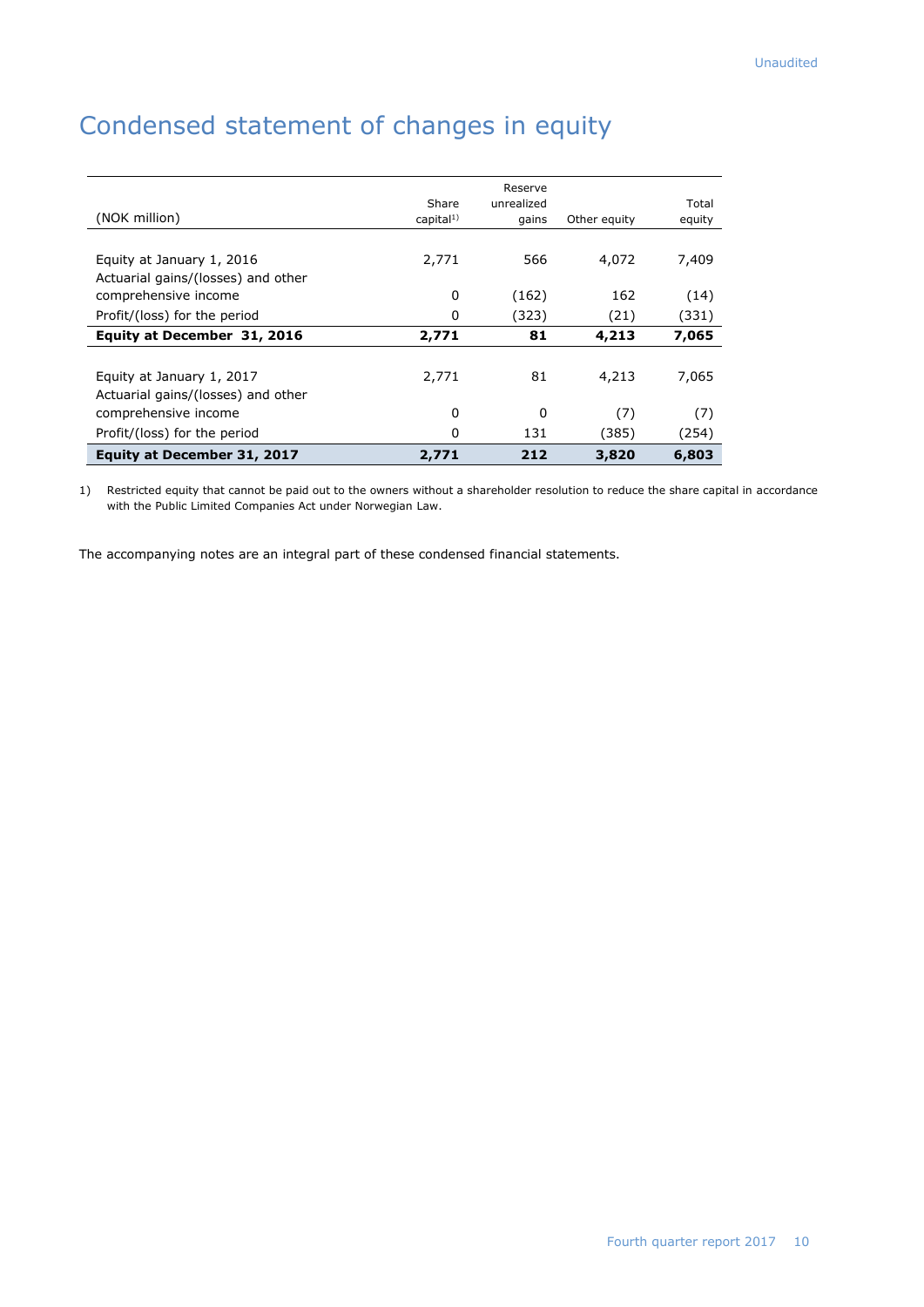### <span id="page-10-0"></span>Condensed cash flow statement

|                                                                                     | The year  |           |
|-------------------------------------------------------------------------------------|-----------|-----------|
| (NOK million)                                                                       | 2017      | 2016      |
|                                                                                     |           |           |
| Pre-tax operating profit/(loss)                                                     | (338)     | (508)     |
|                                                                                     |           |           |
| Provided by operating activities:                                                   |           |           |
| Accrual of contribution from the Norwegian government                               | (83)      | (73)      |
| Unrealized losses/(gains) on financial instruments at fair value                    | (1, 101)  | 612       |
| Realized losses on financial instruments at fair value through profit and loss (non |           |           |
| cash item)                                                                          | 55        | 220       |
| Depreciation                                                                        | 1.        | 6         |
| Net gain from sale of group company                                                 | 0         | (241)     |
| Principal collected on loans                                                        | 5,801     | 9,846     |
| Purchase of financial investments (trading)                                         | (13, 274) | (16, 492) |
| Proceeds from sale or redemption of financial investments (trading)                 | 15,470    | 30,655    |
| Contribution paid by the Norwegian government                                       | 100       | 0         |
| Taxes paid                                                                          | (18)      | (90)      |
| Changes in:                                                                         |           |           |
| Accrued interest receivable                                                         | 172       | 176       |
| Other receivables                                                                   | 1,030     | 2,164     |
| Accrued expenses and other liabilities                                              | (315)     | (1, 353)  |
| Net cash flow from operating activities                                             | 7,500     | 24,922    |
|                                                                                     |           |           |
| Proceeds from sale or redemption of financial investments                           | 1,642     | 688       |
| Net cash flow from financial derivatives                                            | (567)     | (544)     |
| Proceeds from sale of subsidiary                                                    | 0         | 422       |
| Net cash flow from investing activities                                             | 1,075     | 566       |
|                                                                                     |           |           |
| Net proceeds from issuance of commercial paper debt                                 | 1,604     | 0         |
| Repayments of commercial paper debt                                                 | (1,210)   | 0         |
| Net proceeds from issuance of bond debt                                             | 2,000     | 0         |
| Principal payments on bond debt                                                     | (11, 033) | (27, 245) |
| Net cash flow from financing activities                                             | (8, 639)  | (27, 245) |
|                                                                                     |           |           |
| Net change in cash and cash equivalents <sup>1)</sup>                               | (64)      | (1, 757)  |
|                                                                                     |           |           |
| Cash and cash equivalents at beginning of period                                    | 1,010     | 2,827     |
| Effect of exchange rates on cash and cash equivalents                               | (5)       | (60)      |
| Cash and cash equivalents <sup>1)</sup> at end of period                            | 941       | 1,010     |

1) Cash equivalents are defined as bank deposits with original maturity less than three months. See note 4.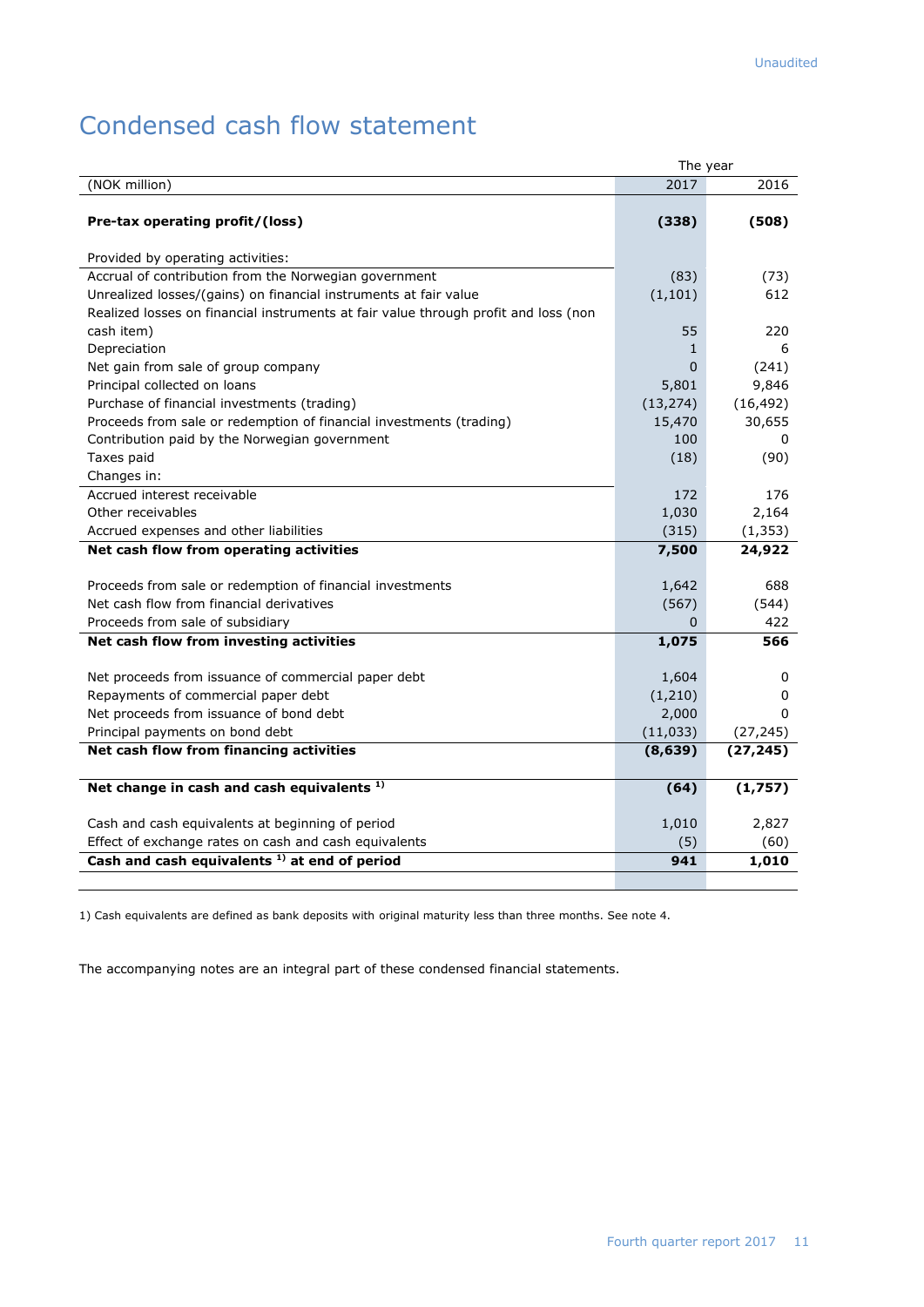### <span id="page-11-0"></span>Notes to the accounts

### 1. Accounting policies

Eksportfinans' fourth quarter condensed interim financial statements have been presented in accordance with International Financial Reporting Standards (**IFRS**), in line with IFRS as adopted by the European Union (**EU**). The condensed interim financial statements have been prepared in accordance with IAS 34, Interim Financial Reporting.

Except for the changed presentation of interest income and expenses related to the 108 agreement, described below, the accounting policies and methods of computation applied in the preparation of these condensed interim financial statements (including information as of and for the year ended December 31, 2016) are the same as those applied in Eksportfinans' annual financial statements of 2016. Those financial statements were approved for issue by the Board of Directors on February 16, 2017 and included in the company's Annual Report on Form 20-F for the year-end December 31, 2016. These policies have been consistently applied to all the periods presented. These financial statements should be read in conjunction with the annual report on Form 20-F for the year ended December 31, 2016. Judgments made in the preparations of these financial statements are the same as those made in the year-end financial statements. The interim financial statements do not include risk disclosures and which should be read in conjunction with the annual financial statements.

The Norwegian Ministry of Trade, Industry and Fisheries and Eksportfinans have agreed to amend part of the «108 agreement» with effect from January 1, 2017. These amendments will simplify the accounting and reporting procedures of the agreement. The amendments have also changed the presentation of interest income and expenses for the loans under the 108 agreement, with the effect from January 1, 2017. From January 1, 2017, the interest income reflects the actual interest rate paid by the borrower, adjusted by the interest rate adjustments paid by the government. The interest expense reflects the actual interest rate paid to the lender. Previously, both interest income and interest expense were based on reference rates as specified by the 108 agreement. As this change was not reflected in the Q1 quarterly report, the Q1 2017 numbers for both gross interest income and gross interest expenses are reduced by NOK 70 million as of June 30, 2017, compared to the previously reported numbers for March 31, 2017. The net interest income is not impacted by this change.

#### **New and amended standards (IFRSs) and interpretations (IFRICs) issued but not effective for the financial year beginning January 1, 2017, and not early adopted by the company and the group.**

#### *IFRS 9 "Financial Instruments"*

IFRS 9 "Financial instruments" covers recognition and derecognition, classification and measurement, impairment and hedging and replaces the current requirements covering these areas in IAS 39. The standard is endorsed by the EU and the standard is effective as from annual periods beginning on or after 1 January 2018. As permitted by the transitional provisions of IFRS 9, the company will not restate comparative information for 2017 for financial instruments in the scope of IFRS 9. Differences arising from adoption of IFRS 9 will be recognised directly in other equity as of 1 January 2018. For further information, see note 2 Summary of significant accounting principles in the Annual report for 2016.

#### *Classification and measurement*

The company has completed the assessment of the impact of the standard on classification and measurement. The new standard will have no impact on the classification and measurement category for either financial assets or financial liabilities, except that changes in fair value due to changes in own credit risk on bond debt at fair value through profit or loss will be recognized in other comprehensive income (OCI). The measurement category and the carrying amount of financial assets and liabilities in accordance with IAS 39 and IFRS 9 at 1 January 2018 are compared as follows: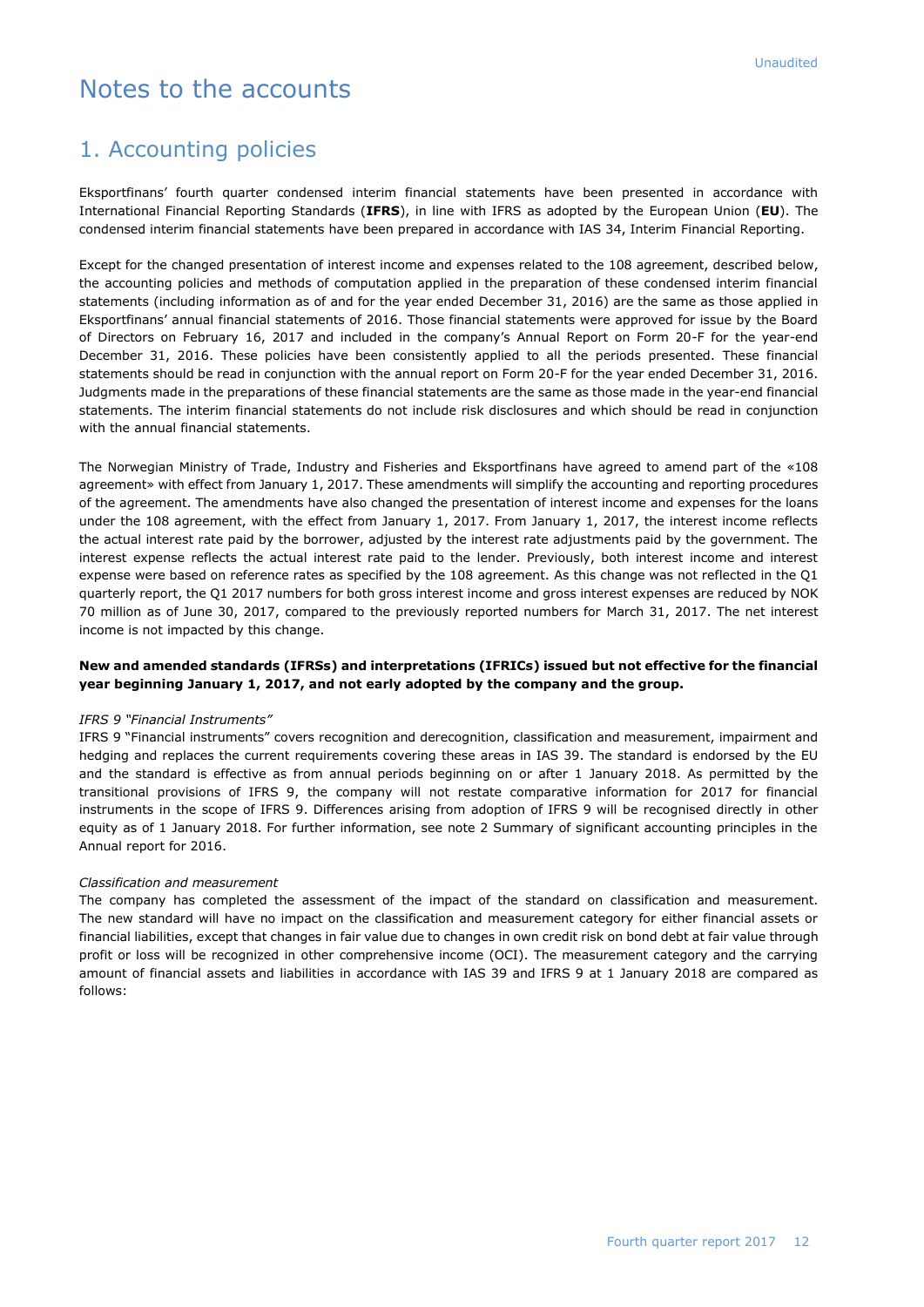|                                                                                                                                                                                                                                                                                                                                                                                                                                                                                                                                                                                                                                                                                                                                                                                                                                                                                                                                                                                                                                                                                                                                                                                                                                                                                                                                                             | <b>IAS 39</b>                             |                          | <b>IFRS 9</b>                                                                                                   |                    |  |  |
|-------------------------------------------------------------------------------------------------------------------------------------------------------------------------------------------------------------------------------------------------------------------------------------------------------------------------------------------------------------------------------------------------------------------------------------------------------------------------------------------------------------------------------------------------------------------------------------------------------------------------------------------------------------------------------------------------------------------------------------------------------------------------------------------------------------------------------------------------------------------------------------------------------------------------------------------------------------------------------------------------------------------------------------------------------------------------------------------------------------------------------------------------------------------------------------------------------------------------------------------------------------------------------------------------------------------------------------------------------------|-------------------------------------------|--------------------------|-----------------------------------------------------------------------------------------------------------------|--------------------|--|--|
|                                                                                                                                                                                                                                                                                                                                                                                                                                                                                                                                                                                                                                                                                                                                                                                                                                                                                                                                                                                                                                                                                                                                                                                                                                                                                                                                                             | <b>Measurement</b><br>category            | Carrying amount category | <b>Measurement</b>                                                                                              | Carrying<br>amount |  |  |
| <b>Financial assets</b>                                                                                                                                                                                                                                                                                                                                                                                                                                                                                                                                                                                                                                                                                                                                                                                                                                                                                                                                                                                                                                                                                                                                                                                                                                                                                                                                     |                                           | (NOK MILLION)            |                                                                                                                 | (NOK MILLION)      |  |  |
| Loans due from credit institutions                                                                                                                                                                                                                                                                                                                                                                                                                                                                                                                                                                                                                                                                                                                                                                                                                                                                                                                                                                                                                                                                                                                                                                                                                                                                                                                          | Amortised cost (Loans<br>and receivables) | 86                       | Amortised cost                                                                                                  | 86                 |  |  |
| Loans due from credit institutions                                                                                                                                                                                                                                                                                                                                                                                                                                                                                                                                                                                                                                                                                                                                                                                                                                                                                                                                                                                                                                                                                                                                                                                                                                                                                                                          | FVPL (Designated)                         | 1 7 7 4                  | FVPL (Designated)                                                                                               | 1 7 7 4            |  |  |
| Loans due from customers                                                                                                                                                                                                                                                                                                                                                                                                                                                                                                                                                                                                                                                                                                                                                                                                                                                                                                                                                                                                                                                                                                                                                                                                                                                                                                                                    | Amortised cost (Loans<br>and receivables) | 6 6 3 7                  | Amortised cost                                                                                                  | 6637               |  |  |
| Loans due from customers                                                                                                                                                                                                                                                                                                                                                                                                                                                                                                                                                                                                                                                                                                                                                                                                                                                                                                                                                                                                                                                                                                                                                                                                                                                                                                                                    | FVPL (Designated)                         | 4723                     | FVPL (Designated)                                                                                               | 4 7 2 3            |  |  |
| <b>Securities</b>                                                                                                                                                                                                                                                                                                                                                                                                                                                                                                                                                                                                                                                                                                                                                                                                                                                                                                                                                                                                                                                                                                                                                                                                                                                                                                                                           | FVPL (Designated)                         | 0                        | FVPL (Mandatory)                                                                                                | 0                  |  |  |
| <b>Securities</b>                                                                                                                                                                                                                                                                                                                                                                                                                                                                                                                                                                                                                                                                                                                                                                                                                                                                                                                                                                                                                                                                                                                                                                                                                                                                                                                                           | FVPL (Held for trading)                   | 5 9 0 1                  | FVPL (Mandatory)                                                                                                | 5 9 0 1            |  |  |
| <b>Financial derivatives</b>                                                                                                                                                                                                                                                                                                                                                                                                                                                                                                                                                                                                                                                                                                                                                                                                                                                                                                                                                                                                                                                                                                                                                                                                                                                                                                                                | FVPL (Mandatory)                          | 1 3 3 6                  | FVPL (Mandatory)                                                                                                | 1 3 3 6            |  |  |
| Other assets (Cash collateral)                                                                                                                                                                                                                                                                                                                                                                                                                                                                                                                                                                                                                                                                                                                                                                                                                                                                                                                                                                                                                                                                                                                                                                                                                                                                                                                              | FVPL (Designated)                         | 824                      | FVPL (Mandatory)                                                                                                | 824                |  |  |
| Other assets (Settlement account 108<br>Agreement and Collateral deposits)                                                                                                                                                                                                                                                                                                                                                                                                                                                                                                                                                                                                                                                                                                                                                                                                                                                                                                                                                                                                                                                                                                                                                                                                                                                                                  | Amortised cost (Loans<br>and receivables) | 795                      | Amortised cost                                                                                                  | 795                |  |  |
| <b>Financial Liabilities</b>                                                                                                                                                                                                                                                                                                                                                                                                                                                                                                                                                                                                                                                                                                                                                                                                                                                                                                                                                                                                                                                                                                                                                                                                                                                                                                                                |                                           |                          |                                                                                                                 |                    |  |  |
| Bond debt                                                                                                                                                                                                                                                                                                                                                                                                                                                                                                                                                                                                                                                                                                                                                                                                                                                                                                                                                                                                                                                                                                                                                                                                                                                                                                                                                   | Amortised cost                            | 6779                     | Amortised cost                                                                                                  | 6779               |  |  |
| Bond debt                                                                                                                                                                                                                                                                                                                                                                                                                                                                                                                                                                                                                                                                                                                                                                                                                                                                                                                                                                                                                                                                                                                                                                                                                                                                                                                                                   | FVPL (Designated)                         | 7 1 7 1                  | FVPL with changes<br>in fair value related<br>to changes in own<br>credit risk presented<br>in OCI (Designated) | 7 1 7 1            |  |  |
| <b>Financial derivatives</b>                                                                                                                                                                                                                                                                                                                                                                                                                                                                                                                                                                                                                                                                                                                                                                                                                                                                                                                                                                                                                                                                                                                                                                                                                                                                                                                                | FVPL (Mandatory)                          | 773                      | FVPL (Mandatory)                                                                                                | 773                |  |  |
| Other liabilities (Cash collateral)                                                                                                                                                                                                                                                                                                                                                                                                                                                                                                                                                                                                                                                                                                                                                                                                                                                                                                                                                                                                                                                                                                                                                                                                                                                                                                                         | FVPL (Designated)                         | 564                      | FVPL (Mandatory)                                                                                                | 564                |  |  |
| Other liabilities (Grants to mixed credits<br>and Accounts payable)                                                                                                                                                                                                                                                                                                                                                                                                                                                                                                                                                                                                                                                                                                                                                                                                                                                                                                                                                                                                                                                                                                                                                                                                                                                                                         | Amortised cost                            | 166                      | Amortised cost                                                                                                  | 166                |  |  |
| Impairment<br>The new impairment model requires the recognition of impairment provisions based on expected credit losses (ECL)<br>rather than only incurred credit losses as is the case under IAS 39.<br>The measurement of the impairment provisions for expected loss depends on whether credit risk has increased<br>significantly since initial recognition. Upon initial recognition, and when credit risk has not increased significantly after<br>initial recognition or when the asset has low credit risk at the reporting date, the impairment provisions is based on<br>12-month expected credit loss ("Stage 1"). If credit risk has increased significantly since initial recognition (unless the<br>asset has low credit risk at the reporting date) but no objective evidence of impairment, the impairment provisions are<br>based on lifetime expected credit loss ("Stage 2"). The accumulated expected credit loss in Stage 1 and Stage 2<br>replaces current collective impairments. In Stage 1 and 2 effective interest is recognized on amortized cost of the asset<br>("Stage 3"). The accumulated expected credit loss in Stage 1 and Stage 2 replaces current collective impairments. The<br>individual loss provisions under IAS 39 will not differ significantly from the Stage 3 loss allowances upon transition to<br>IFRS 9. |                                           |                          |                                                                                                                 |                    |  |  |
| Substantially all loans are secured by guarantees from either GIEK (The Norwegian Guarantee Institute for Export<br>Credits) and/or highly rated banks. The internal rules for transitions between Stage 1 to Stage 2 (significant change in<br>credit risk) and Stage 2 to Stage 3 (credit impaired) is based upon whether the loans are guaranteed by GIEK or only<br>by banks.                                                                                                                                                                                                                                                                                                                                                                                                                                                                                                                                                                                                                                                                                                                                                                                                                                                                                                                                                                           |                                           |                          |                                                                                                                 |                    |  |  |
| Loans guaranteed by GIEK<br>When loans are guaranteed by GIEK, the company presume that credit risk has increased significantly since initial<br>recognition when contractual payments are more than 14 days past due and presume the loan is impaired if contractual<br>payments are more than 90 days past due. As LGD is expected to be 0 in all reasonable expectable scenarios, ECL is<br>considered to be 0 in all stages.                                                                                                                                                                                                                                                                                                                                                                                                                                                                                                                                                                                                                                                                                                                                                                                                                                                                                                                            |                                           |                          |                                                                                                                 |                    |  |  |

#### *Impairment*

#### *Loans guaranteed by GIEK*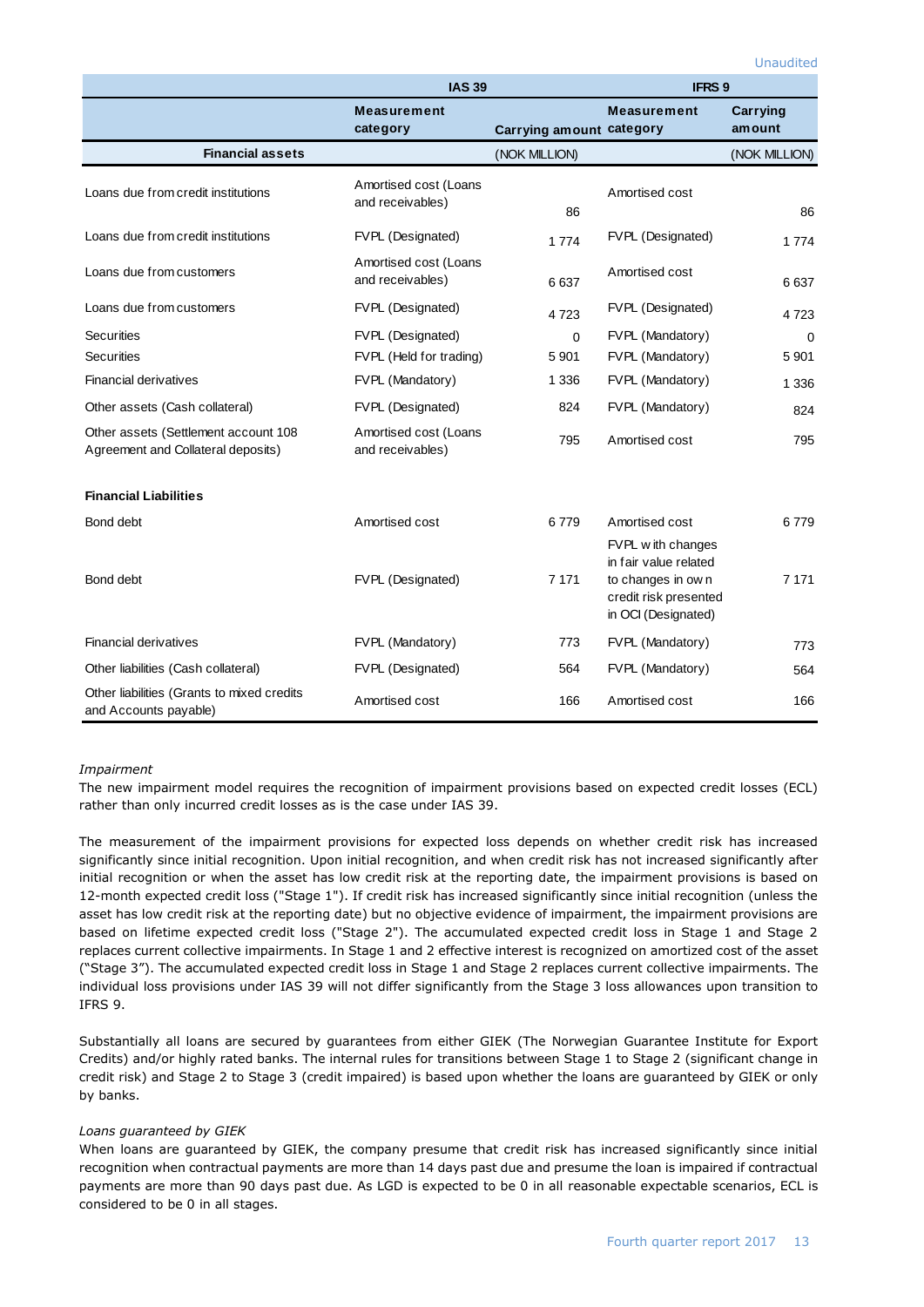#### *Loans guaranteed only by banks*

When loans are guaranteed only by banks, the company presume that credit risk has increased significantly since initial recognition when contractual payments are either more than 30 days past due or if the guarantor declines the guarantee call. Normally, the guarantor settles the guarantee amount 1-3 weeks after the loan comes past due, so the 30 days back stop is not expected to be used as a trigger for stage migration. The loan is considered impaired if contractual payments are more than 90 days past due. Because of the combination of defaults that need to happen to both borrower and guarantor, and the high credit quality of the guarantor, and the high credit quality of the guarantor, the company expect LGD to be 0 in all reasonable expectable scenarios, and thus ECL to be 0 in all stages. The company will perform a reassessment of LGD if guarantor is in financial distress, downgraded more than 2 notches or if the guarantor claims that the guarantee is invalid.

#### *Impact on equity*

As there are no changes in either classification, measurement or total impairment provisions the transition will not have any impact on equity and consequently on capital adequacy.

#### *IFRS 15 "Revenue from Contracts with Customers"*

The IASB published the new standard, IFRS 15 "Revenue from Contracts with Customers" in 2014. Clarifications to the standard were published in April 2016. The new standard outlines a single comprehensive model of accounting for revenue arising from contracts with customers and supersedes current revenue recognition standards and interpretations within IFRS, such as IAS 18 "Revenue". The new standard is effective for annual periods beginning on or after 1 January 2018, with earlier application permitted. The standard was endorsed by the EU-commission in 2016 and the clarifications was endorsed in 2017. The company does not currently intend to early adopt the standard. The standard does not apply to financial instruments, insurance contracts or lease contracts. The company's assessment is that the new standard will not have any significant impact.

#### *IFRS 16 "Leases"*

The IASB has published the new standard, IFRS 16 "Leases". The new standard changes the accounting requirements for lessees. All leases (except for short term- and small ticket leases) should be accounted for on the balance sheet of the lessee as a right to use the asset and a corresponding liability, and the lease payments should be recognised as amortisation and interest expense. The accounting requirements for lessors are unchanged. Additional disclosures are also required. The new standard is effective for annual periods beginning on or after 1 January 2019 and earlier application is permitted. The amendments were endorsed by the EU-commission in 2017. The company does not currently intend to early adopt the amendments. The company's assessment is that the new standard will change the accounting of the property lease in Dronning Mauds gate 15 which mainly affects the company's balance sheet.

The information for the three months ended December 31, 2017 and 2016 is unaudited. The information as of and for the years ended December 31, 2017 and December 31, 2016 are derived from the company's audited consolidated financial statements as of and for the years ended December 31, 2017 and December 31, 2016.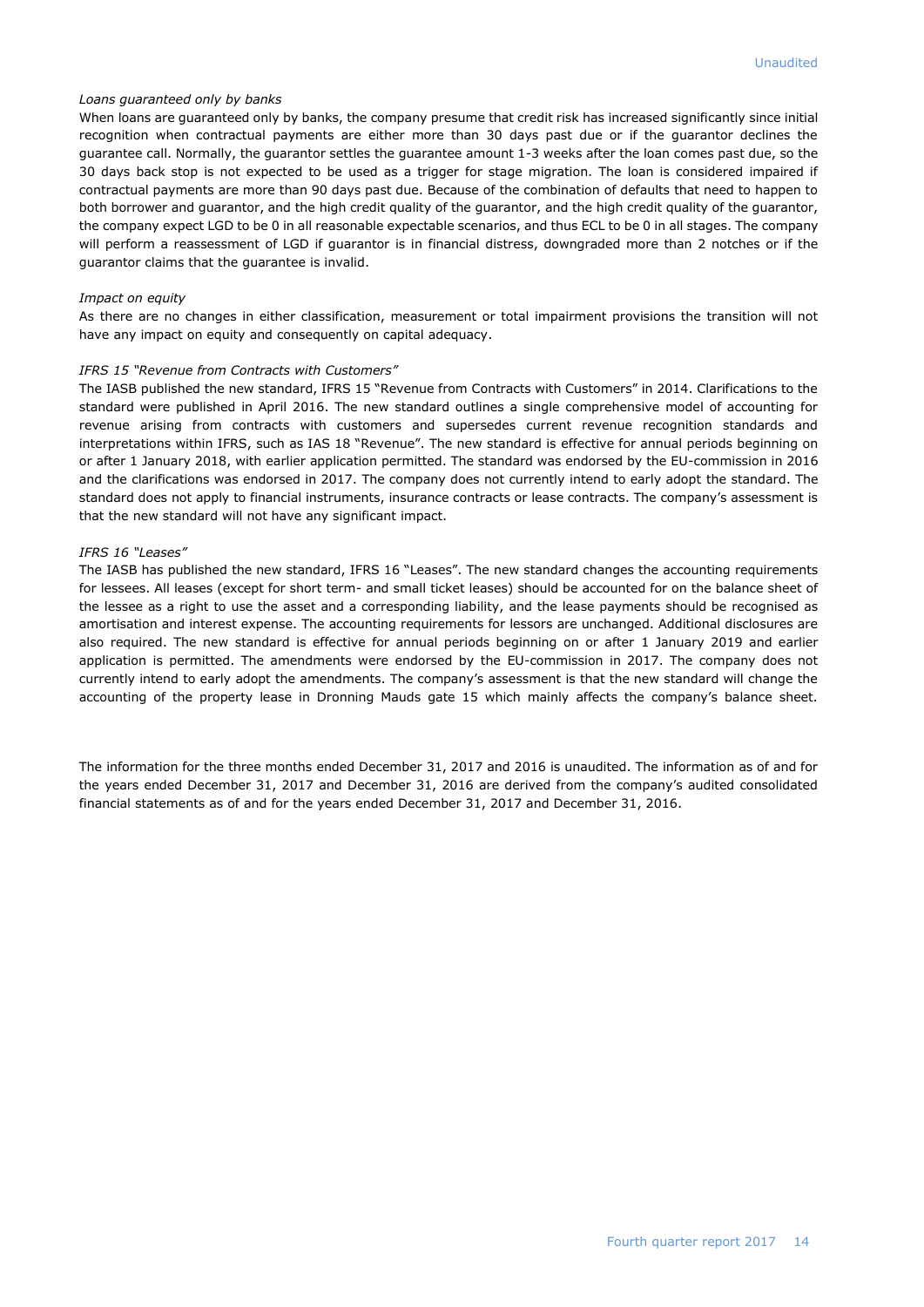### 2. Net gains/(losses) on financial instruments at fair value

#### **Net realized and unrealized gains/(losses) on financial instruments at fair value**

|                                                               | Fourth quarter |       | The year |       |
|---------------------------------------------------------------|----------------|-------|----------|-------|
| (NOK million)                                                 | 2016<br>2017   |       | 2017     | 2016  |
|                                                               |                |       |          |       |
| Securities held for trading                                   | 0              | 0     | 0        | 2     |
| Securities designated as at fair value at initial recognition | (205)          | 0     | (455)    | 0     |
| Financial derivatives 1)                                      | (1,038)        | (4)   | (1,052)  | (25)  |
| Other financial instruments at fair value                     | (2)            | (53   | (8)      | (268) |
| Net realized gains/(losses)                                   | (1, 245)       | (57)  | (1, 515) | (291) |
|                                                               |                |       |          |       |
| Loans and receivables                                         | (3)            | (4)   | 9        | 95    |
| Securities <sup>2)</sup>                                      | 234            | 12    | 587      | 173   |
| Financial derivatives 3)                                      | 1,084          | 248   | 1,073    | (834) |
| Bond debt $4)$ 5)                                             | (40)           | (454) | (567)    | (46)  |
| Other                                                         | 2              |       | (1)      | 0     |
| Net unrealized gains/(losses)                                 | 1,277          | (196) | 1,101    | (612) |
|                                                               |                |       |          |       |
| Net realized and unrealized gains/(losses)                    | 32             | (253) | (414)    | (903) |

1) The Portfolio Hedge Agreement is included with a loss of NOK 1,052 million as of December 31, 2017 and a loss of NOK 25 million as of December 31, 2016.

#### 2) Net unrealized gains/(losses) on securities

|                                                               |      | Fourth quarter |      | The vear |
|---------------------------------------------------------------|------|----------------|------|----------|
| (NOK million)                                                 | 2017 | 2016           | 2017 | 2016     |
|                                                               |      |                |      |          |
| Securities held for trading                                   | 14   | 35             | 88   | 136      |
| Securities designated as at fair value at initial recognition | 220  | (23)           | 499  | 37       |
| <b>Total</b>                                                  | 234  | 12             | 587  | 173      |

3) The Portfolio Hedge Agreement is included with a gain of NOK 897 million as of December 31, 2017 and a loss of NOK 77 million as of December 31, 2016.

4) In 2017, Eksportfinans had an unrealized loss of NOK 567 million (loss of NOK 46 million in the corresponding period of 2016) on its own debt.

5) In 2017, Eksportfinans had an unrealized loss of NOK 567 million of financial liabilities classified as level 3 in the fair value hierarchy (loss of NOK 46 million in the corresponding period of 2016).

See note 15 for a presentation of the above table including effects from economic hedging.

### 3. Capital adequacy

Capital adequacy is calculated in accordance with the CRD IV regulations in force from the Financial Supervisory Authority of Norway. These regulations were implemented as of September 30, 2014. The company has adopted the standardized approach to capital requirements.

Eksportfinans' leverage ratio<sup>1)</sup> was 31.1 % at December 31, 2017, compared to 19.4 % at December 31, 2016.

#### **Risk-weighted assets and off-balance sheet items**

| (NOK million)             |                      | Dec 31, 2017       | Dec 31, 2016         |                   |
|---------------------------|----------------------|--------------------|----------------------|-------------------|
|                           |                      | Risk-              |                      | Risk-             |
|                           | <b>Book</b><br>value | weighte<br>d value | <b>Book</b><br>value | Weighted<br>value |
|                           |                      |                    |                      |                   |
|                           |                      |                    |                      |                   |
| Total assets              | 22,398               | 6,429              | 33,171               | 9,922             |
| Off-balance sheet items   |                      | 0                  |                      | 51                |
| Operational risk          |                      | 490                |                      | 588               |
| Total currency risk       |                      | $\Omega$           |                      | 0                 |
| Total risk-weighted value |                      | 6,919              |                      | 10,561            |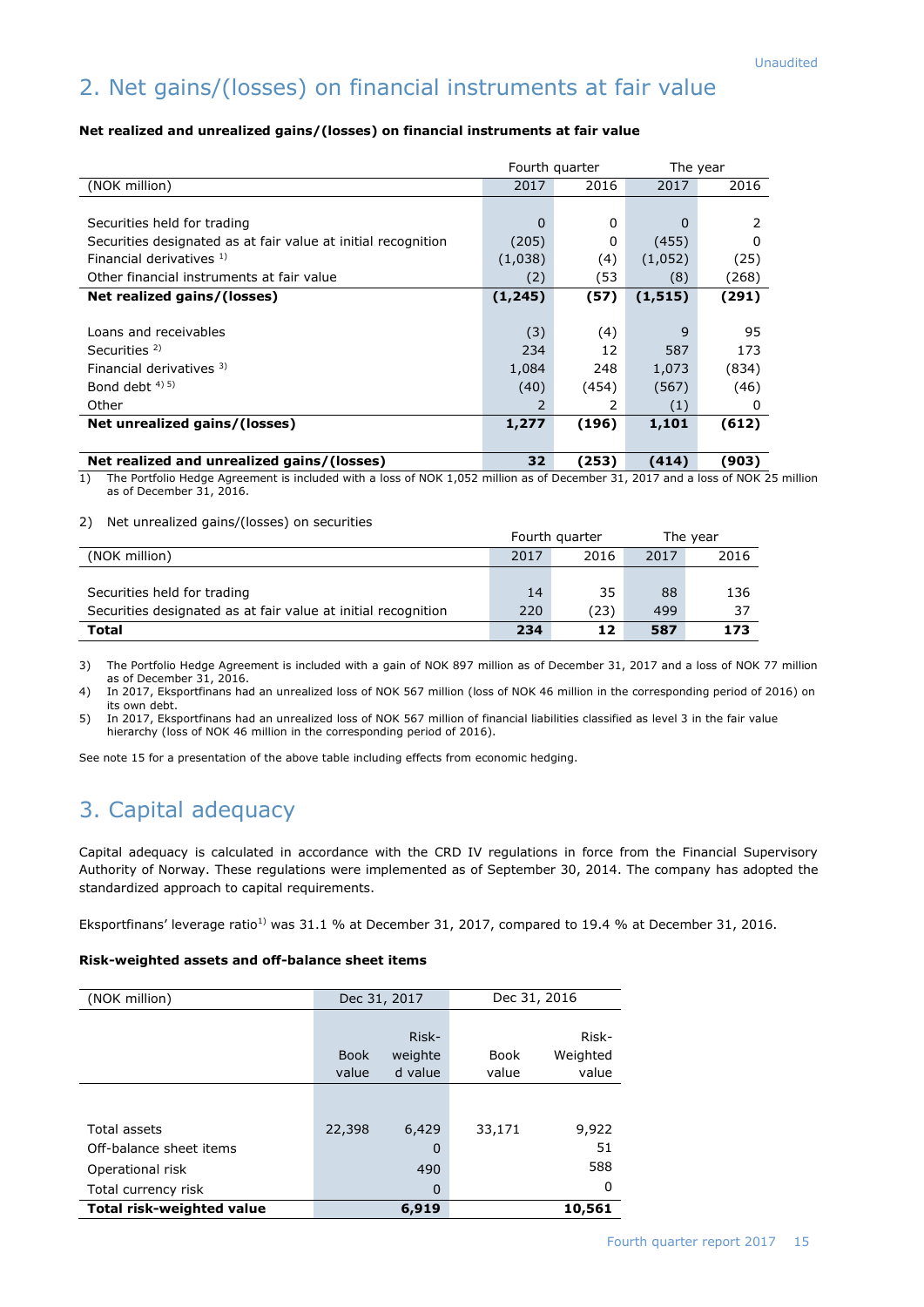#### **The company's regulatory capital**

| (NOK million and            |       |              |              |       |
|-----------------------------|-------|--------------|--------------|-------|
| in percent of risk-weighted |       |              |              |       |
| value)                      |       | Dec 31, 2017 | Dec 31, 2016 |       |
|                             |       |              |              |       |
| Core capital $2$            | 6,517 | $94.2 \%$    | 6,445        | 61.0% |
| Total regulatory capital    | 6,517 | 94.2%        | 6,445        | 61.0% |

1) Indicates the ratio of the core capital divided by the book value of assets.

2) Includes share capital, other equity, and other deductions and additions in accordance with the Norwegian capital adequacy regulations.

### 4. Loans due from credit institutions

| (NOK million)                                     | Dec 31, 2017 | Dec 31, 2016 |
|---------------------------------------------------|--------------|--------------|
|                                                   |              |              |
| Cash equivalents <sup>1)</sup>                    | 941          | 1,010        |
| Loans to other credit institutions,               |              |              |
| nominal amount (also included in note 6) $^{2}$ ) | 873          | 1,281        |
| Accrued interest on loans and unamortized         |              |              |
| premium/discount on purchased loans               | 56           | (13)         |
| Adjustment to fair value on loans                 | (10)         | (27)         |
| <b>Total</b>                                      | 1,860        | 2,251        |

1) Cash equivalents are defined as bank deposits with maturity of less than three months.

2) The company has acquired certain loan agreements from banks for which the selling bank provides a repayment guarantee, therefore retaining the credit risk of the loans. Under IFRS these loans are classified as loans to credit institutions. Of the loans to credit institutions these loans amounted to NOK 161 million at December 31, 2017 and NOK 191 million at December 31, 2016.

### 5. Loans due from customers

| (NOK million)                             | Dec 31, 2017 | Dec 31, 2016 |
|-------------------------------------------|--------------|--------------|
|                                           |              |              |
| Loans due from customers,                 |              |              |
| nominal amount (also included in note 6)  | 11,312       | 17,008       |
| Accrued interest on loans and unamortized |              |              |
| premium/discount on purchased loans       | 34           | 239          |
| Adjustment to fair value on loans         | 14           | 23           |
| <b>Total</b>                              | 11,360       | 17,270       |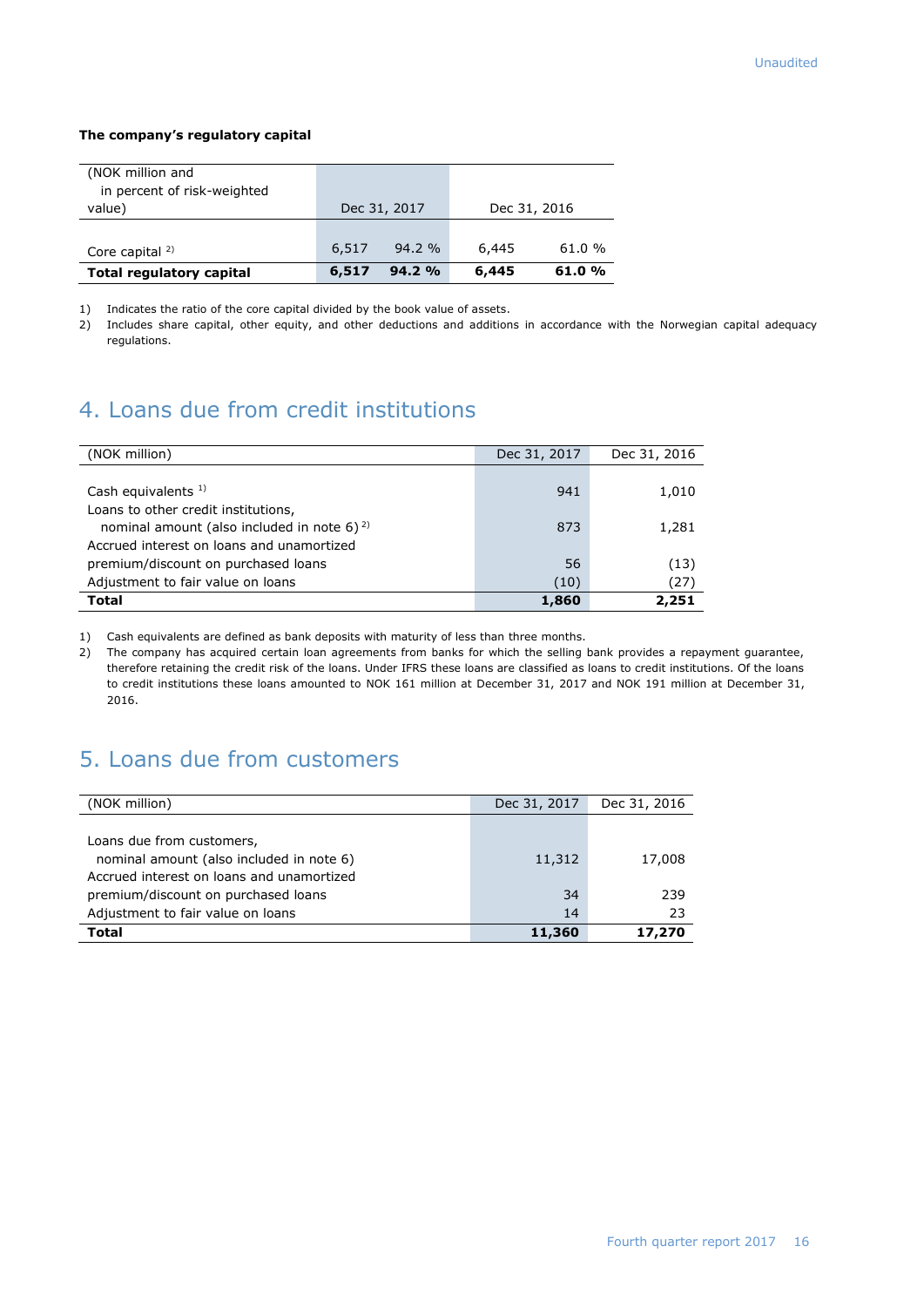### 6. Total loans due from credit institutions and customers

Nominal amounts related to loans due from credit institutions (note 4) and customers (note 5), respectively.

| (NOK million)                                        | Dec 31, 2017 | Dec 31, 2016 |
|------------------------------------------------------|--------------|--------------|
|                                                      |              |              |
| Loans due from credit institutions                   | 873          | 1,281        |
| Loans due from customers                             | 11,312       | 17,008       |
| <b>Total nominal amount</b>                          | 12,185       | 18,289       |
|                                                      |              |              |
| Commercial loans                                     | 5,558        | 7,688        |
| Government-supported loans                           | 6,627        | 10,601       |
| <b>Total nominal amount</b>                          | 12,185       | 18,289       |
|                                                      |              |              |
| Ships                                                | 6,085        | 9,114        |
| Capital goods                                        | 3,664        | 6,033        |
| Export-related and international activities 1)       | 1,105        | 1,581        |
| Direct loans to Norwegian local government sector    | 621          | 849          |
| Municipal-related loans to other credit institutions | 700          | 700          |
| Loans to employees                                   | 10           | 12           |
| <b>Total nominal amount</b>                          | 12,185       | 18,289       |

1) Export-related and international activities consist of loans to the following categories of borrowers:

| (NOK million)               | Dec 31, 2017 | Dec 31, 2016 |
|-----------------------------|--------------|--------------|
|                             |              |              |
| Shipping                    | 1,047        | 1,405        |
| Real estate management      | 58           | 70           |
| Oil and gas                 |              | 106          |
| <b>Total nominal amount</b> | 1,105        | 1,581        |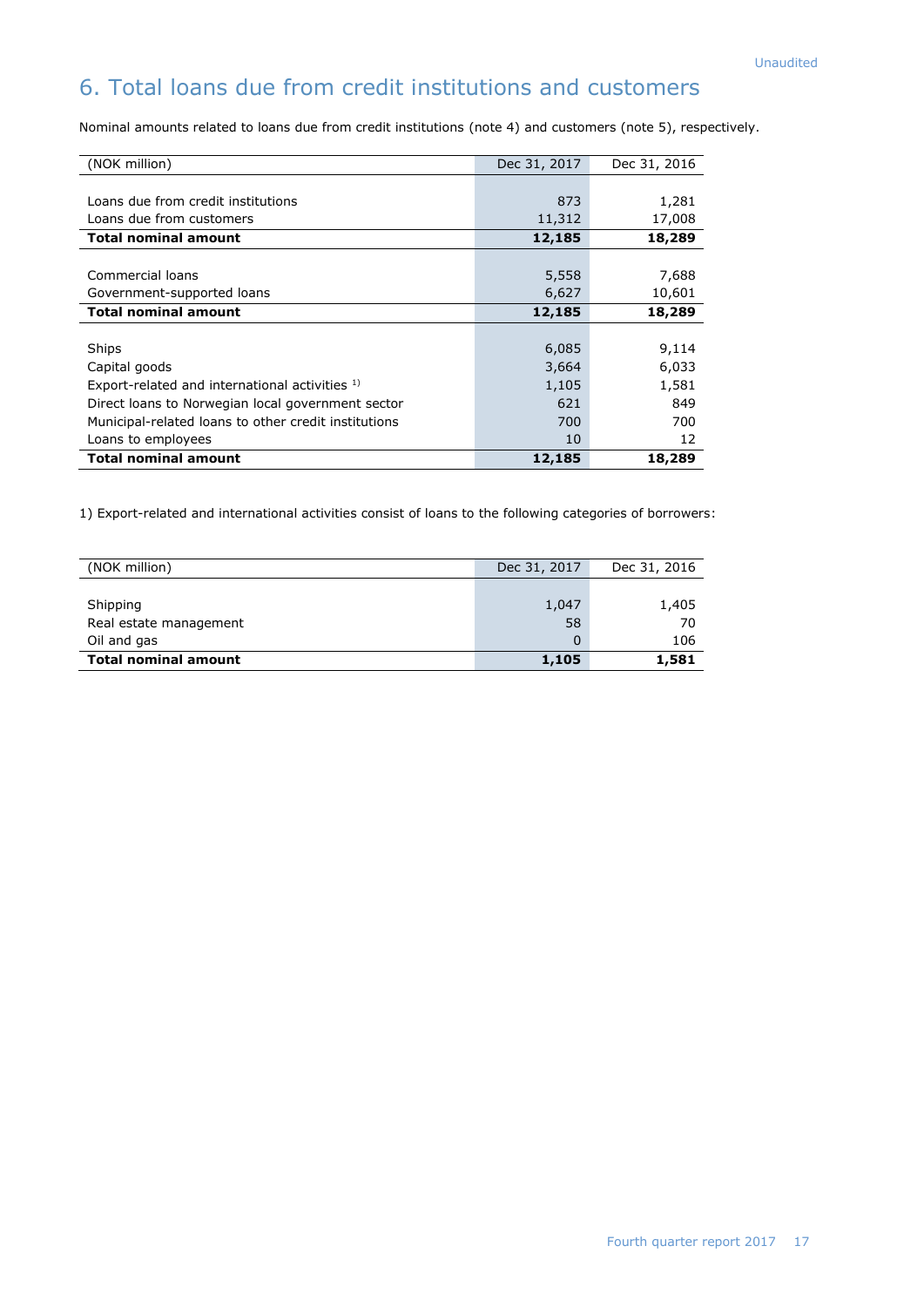### 7. Loans past due or impaired

| (NOK million)                                          | Dec 31, 2017 | Dec 31, 2016 |
|--------------------------------------------------------|--------------|--------------|
|                                                        |              |              |
| Interest and principal installment 1-30 days past due  | $\Omega$     | 0            |
| Not matured principal on loans                         |              |              |
| with payments 1-30 days past due                       | $\Omega$     | <sup>0</sup> |
|                                                        |              |              |
| Interest and principal installment 31-90 days past due | 13           | <sup>0</sup> |
| Not matured principal on loans                         |              |              |
| with payments 31-90 days past due                      | 3            | $\Omega$     |
|                                                        |              |              |
| Interest and principal installment                     |              |              |
| more than 90 days past due                             | 11           | 30           |
| Not matured principal on loans                         |              |              |
| with payments more than 90 days past due               | 17           | 47           |
|                                                        |              |              |
| Total loans past due                                   | 44           | 77           |
|                                                        |              |              |
| Relevant collateral or guarantees received 1)          | 44           | 77           |
| Fair value adjustment on loans past due                | 0            | 0            |
| Impairments on loans measured at amortized cost        | 0            | 0            |

1) The company considers all loans to be secured in a satisfactory manner. For these transactions, amounting to NOK 44 million, the Norwegian government, through the Norwegian Export Credit Guarantee Agency (GIEK), guarantees approximately 92 percent of the amounts in default. The remaining 8 percent are guaranteed by private banks, most of them operating in Norway. Where applicable, claims have already been submitted in accordance with the guarantees.

### 8. Securities

| (NOK million)                                          | Dec 31, 2017 | Dec 31, 2016 |
|--------------------------------------------------------|--------------|--------------|
|                                                        |              |              |
| Trading portfolio                                      | 5,901        | 7,659        |
| Other securities at fair value through profit and loss | 0            | 1,164        |
| Total                                                  | 5,901        | 8,823        |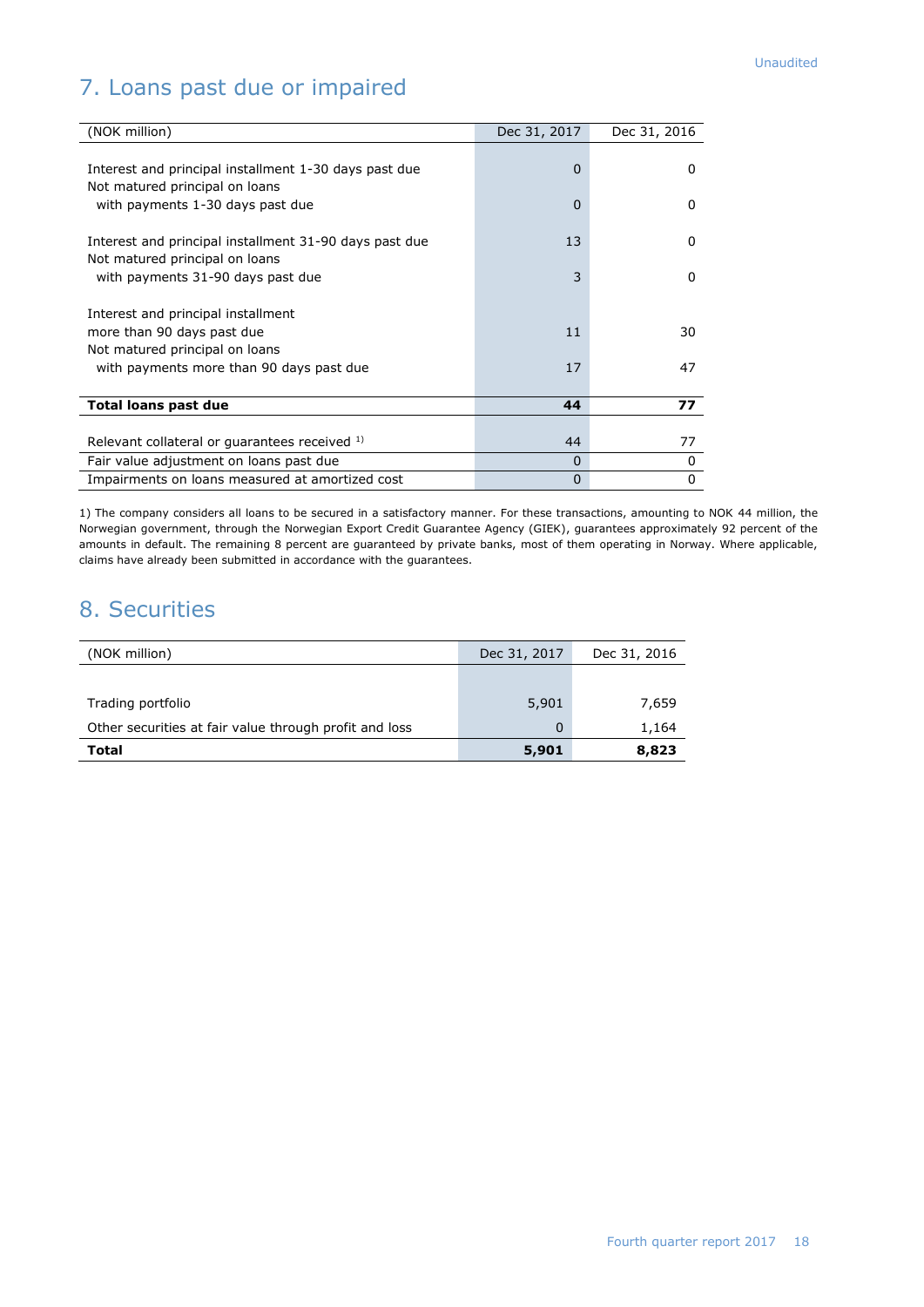### 9. Fixed assets

| <b>Total fixed assets</b> |              |              |
|---------------------------|--------------|--------------|
| Other fixed assets        |              |              |
| Intangible assets         |              |              |
|                           |              |              |
| (NOK million)             | Dec 31, 2017 | Dec 31, 2016 |

### 10. Other assets

| (NOK million)                    | Dec 31, 2017 | Dec 31, 2016 |
|----------------------------------|--------------|--------------|
|                                  |              |              |
| Settlement account 108 Agreement | 173          | 397          |
| Cash collateral provided         | 823          | 1,660        |
| Collateral deposit $1$ )         | 617          | 647          |
| Other                            | 6            | 82           |
| <b>Total other assets</b>        | 1,619        | 2,786        |

1) The collateral deposit relates to a USD 75 million deposit of collateral for the benefit of Citibank N.A. to cover Eksportfinans' day to day settlement activity. This amount can be adjusted up or down depending on settlement activity of Eksportfinans. Citibank is entitled to at any time without prior notice to Eksportfinans to set-off or transfer all or part of the deposit in or towards satisfaction of all or any part of the secured obligations.

### 11. Bond debt

| (NOK million)                    | Dec 31, 2017 | Dec 31, 2016 |
|----------------------------------|--------------|--------------|
|                                  |              |              |
| Commercial paper debt            | 394          |              |
| Bond debt                        | 13,693       | 23,254       |
| Adjustment to fair value on debt | (327)        | (894)        |
| Accrued interest                 | 190          | 260          |
| <b>Total bond debt</b>           | 13,950       | 22,620       |

### 12. Other liabilities

| (NOK million)                  | Dec 31, 2017 | Dec 31, 2016 |
|--------------------------------|--------------|--------------|
|                                |              |              |
| Grants to mixed credits        | 12           | 20           |
| Cash collateral received       | 564          | 684          |
| Other short-term liabilities   | 154          | 231          |
| <b>Total other liabilities</b> | 730          | 935          |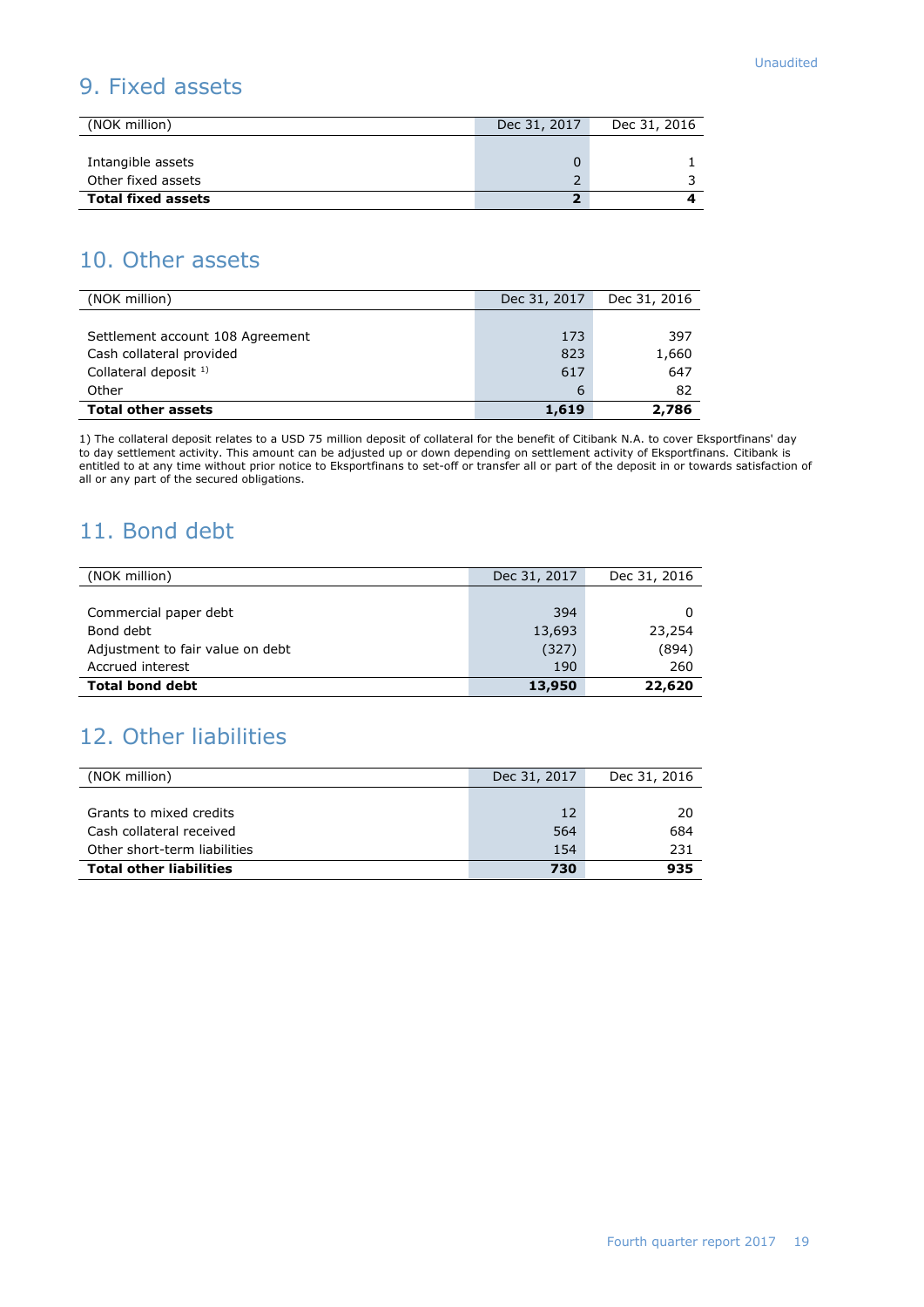### 13. Segment information

The company is divided into two business areas: Lending and Securities. The company also has a treasury department responsible for the day-to-day risk management and asset and liability management. Income and expenses related to treasury are divided between the two business areas. For income and expenses between the segments, the transactions are at arm's length.

#### **Income and expenses divided between segments:**

|                                                    |          | Lending  | <b>Securities</b> |          |
|----------------------------------------------------|----------|----------|-------------------|----------|
|                                                    | The year |          | The year          |          |
| (NOK million)                                      | 2017     | 2016     | 2017              | 2016     |
|                                                    |          |          |                   |          |
| Net interest income $1$ )                          | 142      | 184      | 49                | 76       |
|                                                    |          |          |                   |          |
| Commissions and                                    |          |          |                   |          |
| income related to banking services $2$ )           | 0        | 0        | $\Omega$          | $\Omega$ |
| Commissions and                                    |          |          |                   |          |
| expenses related to banking services <sup>2)</sup> | 0        | $\Omega$ | 0                 | $\Omega$ |
| Net gains/(losses)                                 |          |          |                   |          |
| on financial instruments at fair value             | 0        | (206)    | (75)              | (23)     |
| Income/expense allocated by volume 3)              | (11)     | 136      | (8)               | 97       |
| Net other operating income                         | (11)     | (70)     | (83)              | 74       |
|                                                    |          |          |                   |          |
| <b>Total operating income</b>                      | 131      | 114      | (34)              | 150      |
| <b>Total operating expenses</b>                    | 54       | 49       | 60                | 58       |
| Pre-tax operating profit/(loss)                    | 77       | 65       | (94)              | 92       |
|                                                    |          |          |                   |          |
| Taxes                                              | 19       | (18)     | (23)              | (2)      |
| Non-IFRS profit for the period                     |          |          |                   |          |
| excluding                                          |          |          |                   |          |
| unrealized gains/(losses) on financial             |          |          |                   |          |
| instruments and excluding realized                 |          |          |                   |          |
| losses/(gains) hedged by the PHA                   | 58       | 83       | (71)              | 94       |

1) Net interest income includes interest income directly attributable to the segments based on Eksportfinans' internal pricing model. The treasury department obtains interest on Eksportfinans' equity and in addition the positive or negative result (margin) based on the difference between the internal interest income from the segments and the actual external funding cost. Net interest income in the treasury department is allocated to the reportable segments based on volume for the margin, and risk weighted volume for the interest on equity.

2) Income/(expense) directly attributable to each segment.

3) Income/expense, other than interest, in the treasury department has been allocated to the business areas by volume. These are items included in net other operating income in the income statement.

#### **Reconciliation of segment profit measure to total comprehensive income:**

|                                                                                     |          | The year |
|-------------------------------------------------------------------------------------|----------|----------|
| (NOK million)                                                                       | 2017     | 2016     |
|                                                                                     |          |          |
| Lending                                                                             | 58       | 83       |
| Securities                                                                          | (71)     | 94       |
| Non-IFRS profit for the period                                                      |          |          |
| excluding unrealized gains/(losses) on financial instruments                        |          |          |
| and excluding realized losses/(gains) hedged by the PHA                             | (13)     | 177      |
| Net unrealized gains/(losses) $1$                                                   | 121      | (612)    |
| Unrealized losses/(gains) related to                                                |          |          |
| the Icelandic bank exposure included above 1)                                       | $\Omega$ | (71)     |
| Realized losses/(gains) hedged by the Portfolio Hedge Agreement (PHA) <sup>2)</sup> | (452)    | 0        |
| Tax effect of the items above                                                       | 83       | 161      |
| <b>Total comprehensive income</b>                                                   | (261)    | (345)    |

1) Reversal of previously recognized loss (at exchange rates applicable at reporting date).

2) Securities have been sold with realized gains/losses. These gains and losses are covered by the PHA, and will be settled according to that agreement. Eksportfinans therefore believes it is useful for investors to present this non-IFRS profit figure with such gains/losses excluded due to the economic arrangement under, and the accounting impacts of, the PHA.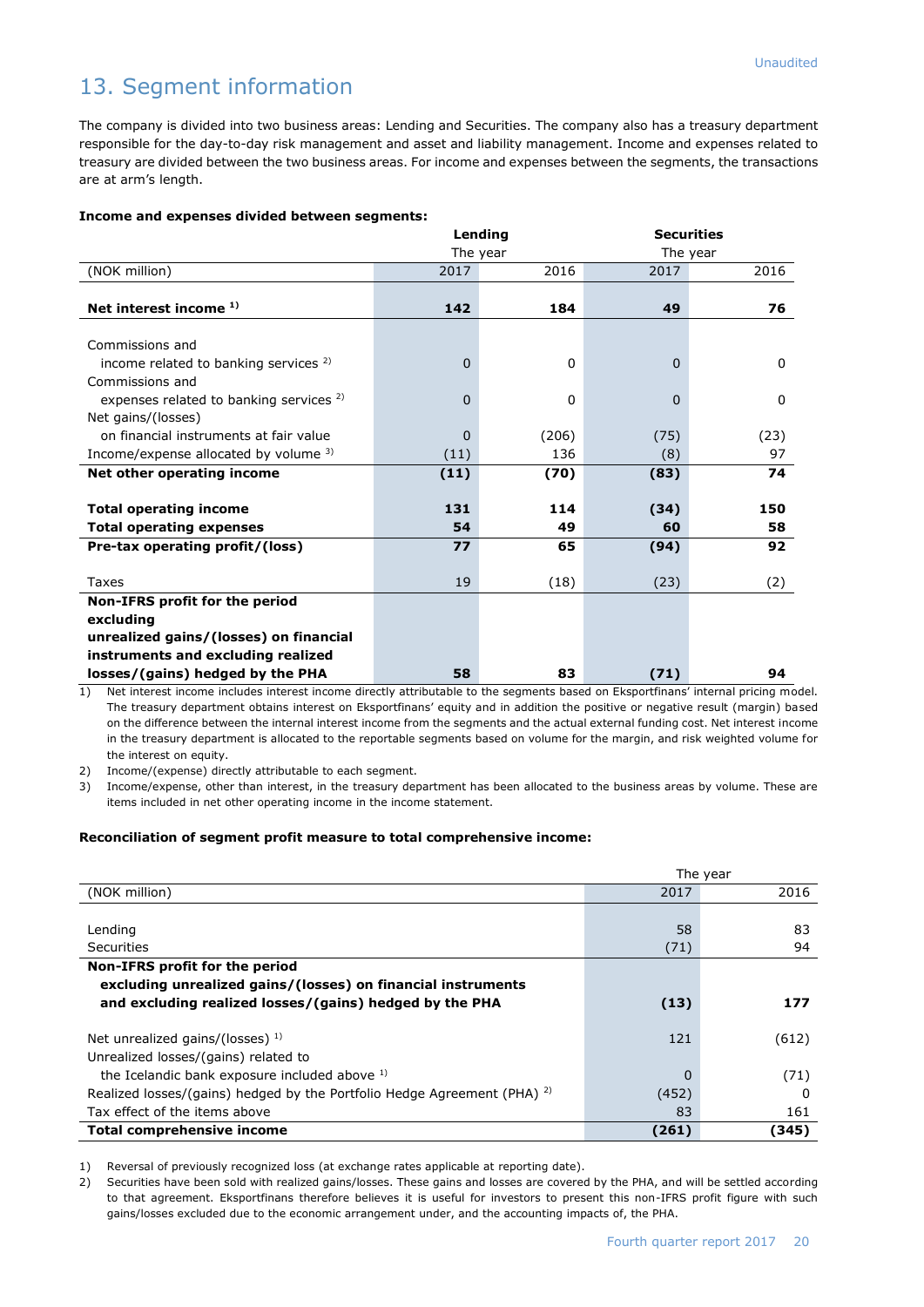### 14. Material transactions with related parties

The company's two largest shareholders, DNB Bank ASA and Nordea Bank AB, are considered to be related parties in accordance with IAS 24 Related Party Disclosures. All transactions with related parties are made on market terms.

|                                  | Acquired  | Deposits | Guarantees   | Guarantees     |                  |
|----------------------------------|-----------|----------|--------------|----------------|------------------|
| (NOK million)                    | loans $1$ | 2)       | issued $3$ ) | received $4$ ) | PHA <sup>5</sup> |
|                                  |           |          |              |                |                  |
| Balance January 1, 2017          | 0         | 701      | 103          | 5,333          | (540)            |
| Change in the period             | 0         | (165)    | (103)        | (1,218)        | (540)            |
| <b>Balance December 31, 2017</b> | 0         | 536      | $\mathbf 0$  | 4,115          | (0)              |
|                                  |           |          |              |                |                  |
| Balance January 1, 2016          | 2,210     | 971      | 105          | 8,317          | (419)            |
| Change in the period             | (2,210)   | (270)    | (2)          | (2,984)        | (121)            |
| <b>Balance December 31, 2016</b> | 0         | 701      | 103          | 5,333          | (540)            |

1) The company acquired loans from banks. The loans were part of the company's ordinary lending activity, as they were extended to the export industry. Since the selling banks provided a guarantee for the loans, not substantially all of the risk and rewards were transferred to the company, thus the loans are classified as loans due from credit institutions in the balance sheet.

2) Deposits made by the company.

3) Guarantees issued by the company to support the Norwegian export industry.

4) Guarantees provided to the company from the related parties.

5) Effective from March 1, 2008, Eksportfinans entered into a derivative portfolio hedge agreement with the majority of its shareholders. It stated that it would offset losses up to NOK 5 billion in the liquidity portfolio held as of February 29, 2008. The agreement would also offset any gains in the portfolio as of the same date. Payments to or from the company related to the losses or gains, respectively, in the portfolio, would take place on the last day of February each year, with the first payment in 2011. The agreement expired with the maturities of the bonds included in the contract, with the latest maturity on December 31, 2023. As of March 1, 2016 the agreement was renegotiated to reduce the amount for losses covered from NOK 5 billion to NOK 1.5 billion. This was due to the reduction of the underlying portfolio. Eksportfinans would pay a monthly fee of NOK 5 million to the participants in the agreement which was reduced to NOK 1.5 million as of March 1, 2016 due to the reduction of the guarantee amount. On December 21, 2017, the parties to the portfolio hedge agreement of March 1, 2008, as amended, agreed to terminate said agreement as of December 31, 2017 on Eksportfinans' request. The balances above show the related parties' share of the fair value of the contract as of the balance sheet date. A negative balance indicates that Eksportfinans owed money to the related parties. Settlement of the final value of the portfolio, as of December 31, 2017, and payment of a termination fee of NOK 55 million was agreed to be made no later than January 18, 2018. The termination was done due to the reduced size of the portfolio, and Eksportfinans' capabilities of handling the risk of the portfolio. For further information see the company's annual report on Form 20-F for the fiscal year ended December 31, 2016 (filed with the Securities and Exchange Commission on April 25, 2017 and published on Eksportfinans' web page, [www.eksportfinans.no\)](http://www.eksportfinans.no/).

On September 29, 2017, Eksportfinans terminated the committed liquidity facility of USD 250 million from the three major owner banks.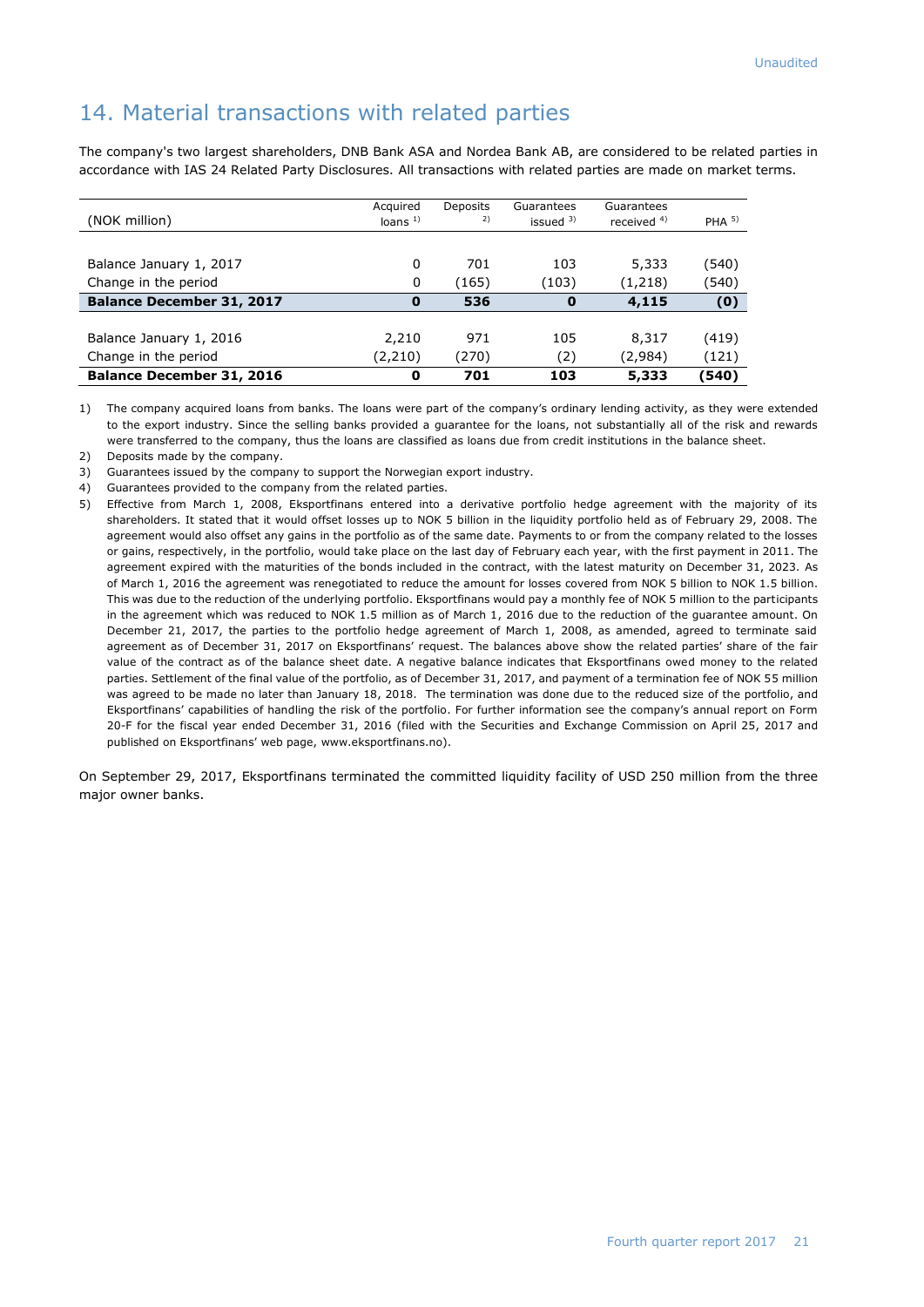### 15. Market risk - effects from economic hedging

Note 2 specifies the net realized and unrealized gains/losses on financial instruments, showing separately the gains/losses related to financial derivatives. When presented to the company's management and Board of Directors, the figures are prepared showing the various financial instruments after netting with related economic hedges, since derivatives are used as economic hedges of the market risk of specific assets and liabilities.

The below table specifies net realized and unrealized gains/(losses) on financial instruments at fair value, netted with related economic hedges.

#### **Net realized and unrealized gains/(losses) on financial instruments at fair value**

|                                                                  |          | Fourth quarter | The year |       |  |
|------------------------------------------------------------------|----------|----------------|----------|-------|--|
| (NOK million)                                                    | 2017     | 2016           | 2017     | 2016  |  |
|                                                                  |          |                |          |       |  |
| Securities $1/2$                                                 | (1,242)  | (5)            | (1,506)  | (23)  |  |
| Other financial instruments at fair value 1)                     | (3)      | (52)           | (9)      | (268) |  |
| Net realized gains/(losses)                                      | (1, 245) | (57)           | (1, 515) | (291) |  |
|                                                                  |          |                |          |       |  |
| Loans and receivables $1$ )                                      | 8        | 9              | 51       | 110   |  |
| Securities $133$                                                 | 1,263    | (4)            | 1,482    | 102   |  |
| Bond debt $1)4)$ 5)                                              | (2)      | (200)          | (442)    | (818) |  |
| Other financial instruments at fair value 1)                     |          |                | (1)      |       |  |
| Net unrealized gains/(losses)                                    | 1,271    | (193)          | 1,090    | (605) |  |
|                                                                  |          |                |          |       |  |
| Financial derivatives related to the 108 Agreement <sup>6)</sup> | 6        | (3)            | 11       | (7)   |  |
| Net realized and unrealized gains/(losses)                       | 32       | (253)          | (414)    | (903) |  |

1) Including financial derivatives with purpose of economic hedging.<br>2) The Portfolio Hedge Agreement is included with a loss of NOK 1,0

2) The Portfolio Hedge Agreement is included with a loss of NOK 1,052 million as of December 31, 2017 and a loss of NOK 25 million as of December 31, 2016.

3) The Portfolio Hedge Agreement is included with a gain of NOK 897 million as of December 31, 2017 and a loss of NOK 77 million as of December 31, 2016.

4) Accumulated net gain on own debt is NOK 368 million as of December 31, 2017, compared to NOK 810 million as of December 31, 2016.

5) In 2017, Eksportfinans had an unrealized loss of NOK 442 million (loss of NOK 818 million in the same period of 2016) on its own debt, net of derivatives.

6) Derivatives related to components of the 108 Agreement. The 108 Agreement is accounted for at amortized cost, hence these derivatives are not included in the effects related to financial instruments at fair value.

Interest, and the interest effect of economic hedging instruments, is classified as interest income or expense in the statement of comprehensive income. Changes in fair value are recorded in the line item 'Net gains/losses) on financial instruments at fair value'. For the years of 2017 and 2016, the company recorded NOK 631 million and NOK 1,263 million respectively, of interest income on loans due from credit institutions, loans due from customers and securities and NOK 624 million and NOK 1,622 million, respectively, of interest expense on commercial paper and bond debt, subordinated debt and capital contribution securities. In the same periods the company recorded positive NOK 9 million, and positive NOK 16 million, respectively, of interest income on economic hedging instruments and negative NOK 175 million and negative NOK 603 million, respectively, of interest expense on economic hedging instruments.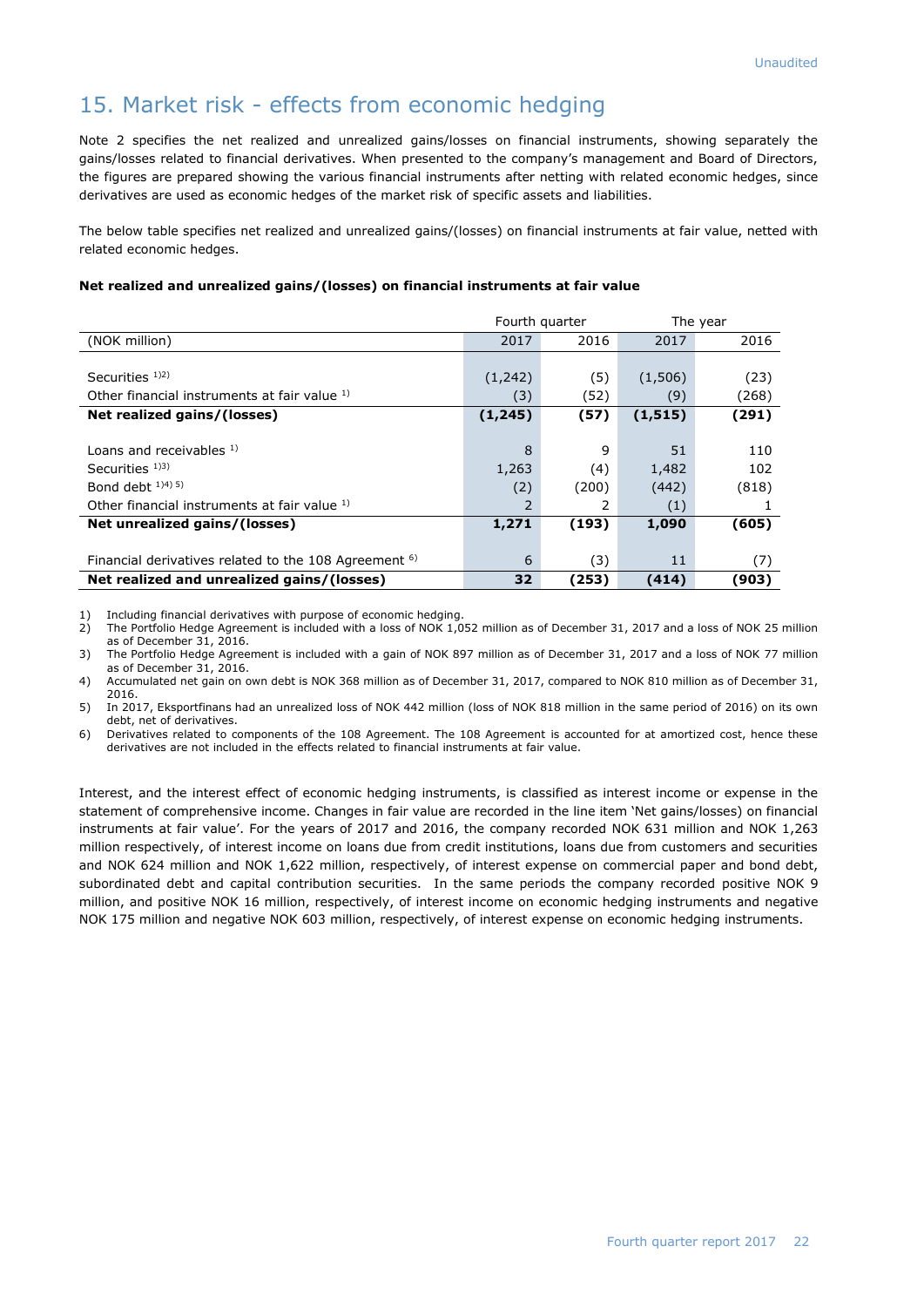### 16. Maturity analysis

#### **Maturity analysis of financial assets and liabilities based on expected maturities at December 31, 2017**

|                                                            |                     |           |           | From     |           |          |          |
|------------------------------------------------------------|---------------------|-----------|-----------|----------|-----------|----------|----------|
|                                                            |                     |           |           | 1 year   |           |          |          |
|                                                            | Up to               | From      | From      | up to    | From      |          |          |
|                                                            | and                 | 1 month   | 3 months  | and      | 3 year up |          |          |
|                                                            | includin            | up to and | up to and | includin | to and    |          |          |
|                                                            | q <sub>1</sub>      | including | including | g 3      | including | Over     |          |
| (NOK million)                                              | month               | 3 months  | 1 year    | years    | 5 years   | 5 years  | Total    |
| <b>Assets</b>                                              |                     |           |           |          |           |          |          |
| Loans and receivables due from credit                      |                     |           |           |          |           |          |          |
| institutions                                               | 333                 | 5         | 23        | 51       | 48        | 41       | 501      |
| Loans and receivables due from customers                   | 526                 | 789       | 2,270     | 5,317    | 2,513     | 2,220    | 13,635   |
| Securities                                                 | 181                 | 217       | 806       | 360      | 44        | 2,593    | 4,201    |
| Derivatives net settled                                    | 0                   | 28        | 28        | 105      | 105       | 347      | 614      |
| Derivatives gross settled (pay leg)                        | (161)               | (1, 169)  | (299)     | (3, 101) | (2, 435)  | (1, 183) | (8,348)  |
| Derivatives gross settled (receive leg)                    | 161                 | 1,317     | 336       | 3,247    | 2,449     | 1,334    | 8,844    |
| Cash collateral                                            | 0                   | 823       | 0         | 0        | 0         | 0        | 823      |
| <b>Total assets</b>                                        | 1,040               | 2,011     | 3,163     | 5,980    | 2,723     | 5,352    | 20,269   |
| <b>Liabilities</b>                                         |                     |           |           |          |           |          |          |
|                                                            |                     | 0         | 0         | $\Omega$ | $\Omega$  | 0        | $\Omega$ |
| Deposits by credit institutions<br>Plain vanilla bond debt | 0<br>$\overline{7}$ | 1,277     | 89        | 4,771    | 1,742     | 0        | 7,886    |
| Structured bond debt                                       | 80                  | 145       | 456       | 1,122    | 826       | 4,264    | 6,894    |
| Commercial papers                                          | 0                   | 394       | 0         | $\Omega$ | 0         | 0        | 394      |
| Derivatives net settled                                    | 22                  | 39        | 146       | 199      | 199       | 11       | 616      |
| Derivatives gross settled (pay leg)                        | 225                 | 786       | 213       | 408      | 79        | 2,510    | 4,221    |
| Derivatives gross settled (receive leg)                    | (217)               | (764)     | (194)     | (359)    | (47)      | (2, 448) | (4,029)  |
| Cash collateral                                            | 0                   | 564       | 0         | $\Omega$ | $\Omega$  | 0        | 564      |
| <b>Total liabilities</b>                                   |                     | 2,441     | 711       | 6,140    | 2,799     | 4,337    | 16,545   |
|                                                            | 118                 |           |           |          |           |          |          |

#### **Maturity analysis of financial assets and liabilities based on expected maturities at December 31, 2016**

|                                          |                |           |           | From     |           |         |           |
|------------------------------------------|----------------|-----------|-----------|----------|-----------|---------|-----------|
|                                          |                |           |           | 1 year   |           |         |           |
|                                          | Up to          | From      | From      | up to    | From      |         |           |
|                                          | and            | 1 month   | 3 months  | and      | 3 year up |         |           |
|                                          | includin       | up to and | up to and | includin | to and    |         |           |
|                                          | g <sub>1</sub> | including | including | g 3      | including | Over    |           |
| (NOK million)                            | month          | 3 months  | 1 year    | years    | 5 years   | 5 years | Total     |
| <b>Assets</b>                            |                |           |           |          |           |         |           |
| Loans and receivables due from credit    |                |           |           |          |           |         |           |
| institutions                             | 258            | 5         | 24        | 61       | 50        | 68      | 466       |
| Loans and receivables due from customers | 799            | 933       | 3,916     | 7,385    | 4,401     | 3,221   | 20,655    |
| <b>Securities</b>                        | 2              | 1,182     | 2,712     | 221      | 661       | 3,062   | 7,839     |
| Derivatives net settled                  | 0              | 6         | 482       | 92       | 92        | 357     | 1,028     |
|                                          |                |           |           |          |           |         | (15, 150) |
| Derivatives gross settled (pay leg)      | (1, 975)       | (3,048)   | (1,874)   | (4,035)  | (2, 397)  | (1,820) |           |
| Derivatives gross settled (receive leg)  | 2,089          | 3,189     | 2,001     | 4,204    | 2,341     | 2,081   | 15,904    |
| Cash collateral                          | 0              | 1,660     | $\Omega$  | 0        | 0         | 0       | 1,660     |
| <b>Total assets</b>                      | 1,173          | 3,927     | 7,261     | 7,927    | 5,147     | 6,968   | 32,403    |
| <b>Liabilities</b>                       |                |           |           |          |           |         |           |
| Plain vanilla bond debt                  | 0              | 71        | 9,202     | 3,447    | 2,429     | 0       | 15,150    |
| Structured bond debt                     | 11             | 1,163     | 1,350     | 903      | 1,054     | 5,254   | 9,736     |
| Derivatives net settled                  | 58             | 61        | 238       | 401      | 401       | 34      | 1,192     |
| Derivatives gross settled (pay leg)      | 451            | 1,737     | 1,380     | 499      | 375       | 2,865   | 7,306     |
| Derivatives gross settled (receive leg)  | (447)          | (1,713)   | (1,288)   | (445)    | (331)     | (2,771) | (6,995)   |
| Cash collateral                          | 0              | 684       | 0         | 0        | 0         | 0       | 684       |
| Subordinated loans                       | 0              | 0         | 0         | 0        | 0         | 0       | $\Omega$  |
| <b>Total liabilities</b>                 | 73             | 2,003     | 10,882    | 4,805    | 3,928     | 5,383   | 27,074    |

The figures in the above table include principal and interest payable (receivable) at nominal value. For the figures in the above table, call and trigger dates as estimated in models are applied in the classification of the maturities. For some issues with call and trigger optionalities, the expected maturity is estimated using a sophisticated valuation system which is further described in our annual financial statements. The actual maturities might differ from these estimations.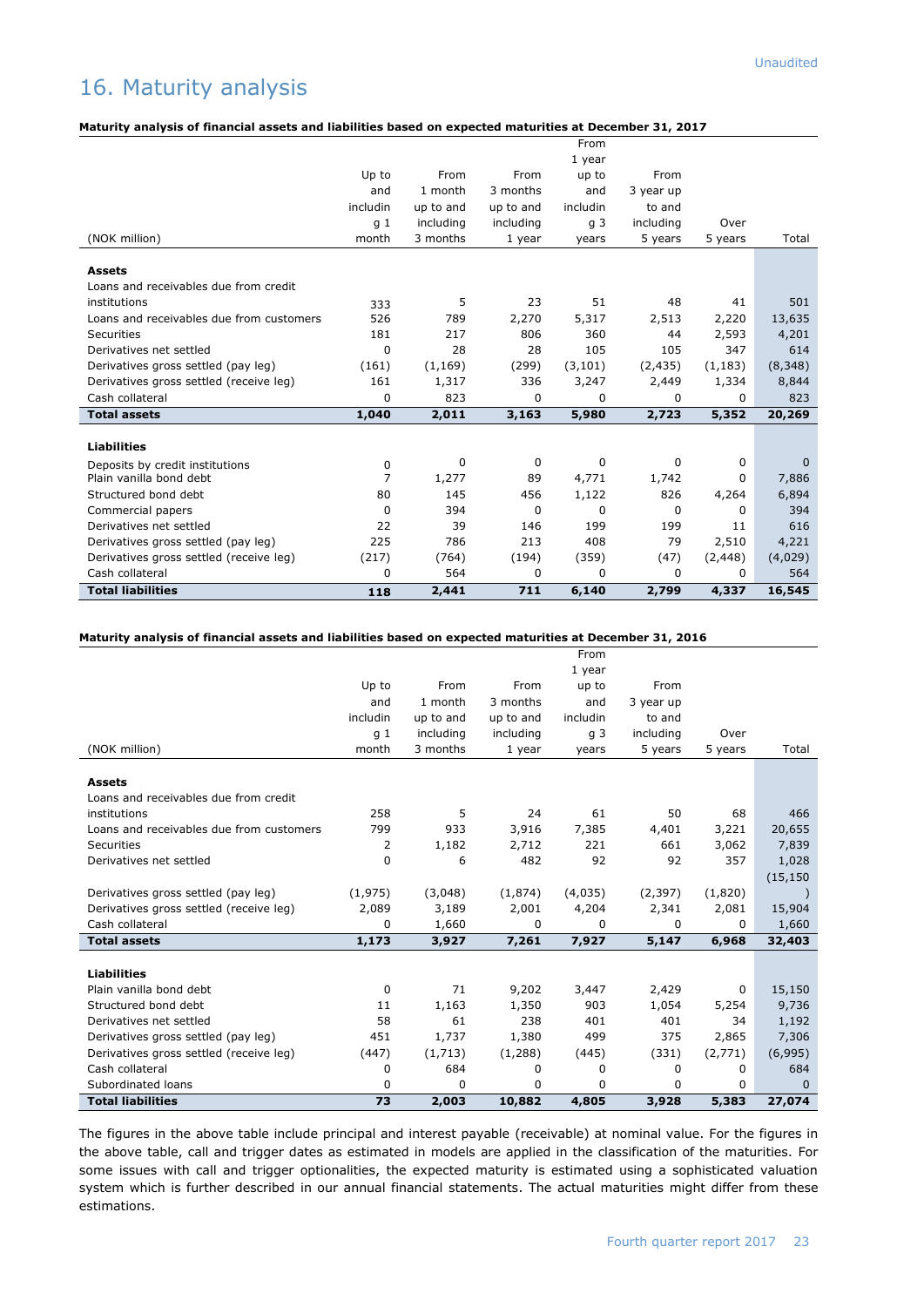### 17. Fair value of financial instruments

The methodology used for calculating fair values of financial instruments is consistent with the methodology defined in our audited annual report for the fiscal year ending 2016.

#### **17.1 Sensitivity analysis**

#### Loans due from credit institutions or customers:

The following table shows the unrealized loss of each category of loans by increasing the credit spread by 1 basis point as well as the percentage of total lending portfolio.

|                              | December 31, 2017  |            | December 31, 2016  |            |  |
|------------------------------|--------------------|------------|--------------------|------------|--|
| (NOK million and percentage) | Sensitivity (1 bp) | Percentage | Sensitivity (1 bp) | Percentage |  |
|                              |                    |            |                    |            |  |
| Direct loans                 | (0.5)              | 12.2 %     | (0.6)              | 10.1%      |  |
| Loans to municipalities      | (0.4)              | 11.4 %     | (0.5)              | 11.2 %     |  |
| Guaranteed loans             | (1.0)              | 76.4 %     | (1.5)              | 78.7 %     |  |
| <b>Total loans</b>           |                    | 100.0%     |                    | 100.0%     |  |

The spreads applied for fair value measurement of the combined total lending portfolio are in the range from 0 basis points to 105 basis points as of December 31, 2017 (from 0 basis points to 111 basis points as of December 31, 2016). For the combined total lending portfolio over the past two years credit spreads have changed 2 basis points per month in 95 percent of the time, representing NOK 3 million. As of December 31, 2016 a 95 percent confidence interval was 4 basis points representing NOK 10 million.

#### Securities:

Eksportfinans retrieved prices and credit spread quotes from four different market makers and pricing vendors as of December 31, 2017. Among the four different quote providers, the major price provider (Bloomberg) covered 65 percent (73 percent as of December 31, 2016).

#### Bond debt:

The following table shows the unrealized gain of each category of bond debt by increasing the credit spread by 1 basis point:

|                        | December 31, 2017  | December 31, 2016  |
|------------------------|--------------------|--------------------|
| (NOK million)          | Sensitivity (1 bp) | Sensitivity (1 bp) |
|                        |                    |                    |
| Unstructured bond debt | 1.3                | 2.1                |
| Structured bond debt   | 4.2                | 5.7                |

The spreads applied for fair value measurement of bond debt are in the range from 50 basis points to 92 basis points as of December 31, 2017 (from 75 basis points to 125 basis points as of December 31, 2016).

#### **17.2 Financial assets measured at fair value through profit or loss**

|                          |          | December 31, 2017 |             |        |         | December 31, 2016 |         |        |
|--------------------------|----------|-------------------|-------------|--------|---------|-------------------|---------|--------|
| (NOK million)            | Level 1  | Level 2           | Level 3     | Total  | Level 1 | Level 2           | Level 3 | Total  |
|                          |          |                   |             |        |         |                   |         |        |
| Loans due from credit    | 611      | 1,163             | $\mathbf 0$ | 1,774  | 773     | 1,082             | 353     | 2,208  |
| institutions             |          |                   |             |        |         |                   |         |        |
| Loans due from customers | 0        | 33                | 4,690       | 4,723  | 0       | 225               | 6,260   | 6,485  |
| Securities               | 0        | 5,901             | $\mathbf 0$ | 5,901  | 0       | 8,822             | 0       | 8,822  |
| Financial derivatives    | $\Omega$ | 551               | 785         | 1,336  | 0       | 1,036             | 768     | 1,804  |
| Other assets             | $\Omega$ | 823               | $\Omega$    | 823    | 0       | 1,660             | 0       | 1,660  |
| <b>Total fair value</b>  | 611      | 8,471             | 5,475       | 14,557 | 773     | 12,825            | 7.381   | 20,979 |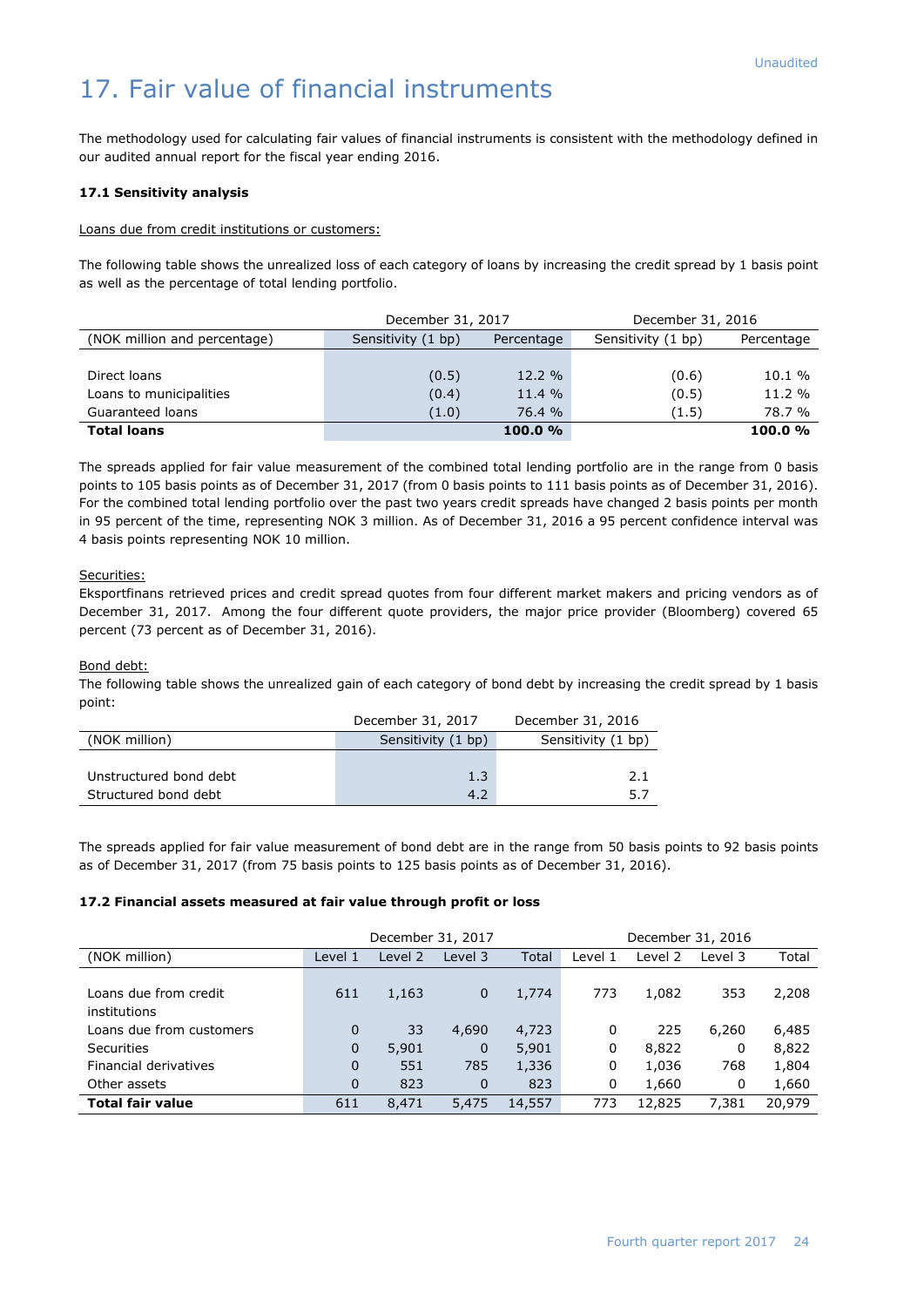#### **17.3 Financial liabilities measured at fair value through profit or loss**

|                         | December 31, 2017 |         |          |       |         | December 31, 2016 |         |        |
|-------------------------|-------------------|---------|----------|-------|---------|-------------------|---------|--------|
| (NOK million)           | Level 1           | Level 2 | Level 3  | Total | Level 1 | Level 2           | Level 3 | Total  |
|                         |                   |         |          |       |         |                   |         |        |
| Commercial paper debt   | 0                 | 394     |          | 394   | 0       | 0                 |         |        |
| Bond debt               | 0                 | 0       | 6,777    | 6,777 | 0       | 0                 | 11,286  | 11,286 |
| Financial derivatives   | 0                 | 359     | 414      | 773   | 0       | 1,577             | 823     | 2,400  |
| Other liabilities       | 0                 | 564     | $\Omega$ | 564   | 0       | 684               | 0       | 684    |
| <b>Total fair value</b> | 0                 | 1,317   | 7.191    | 8,508 | 0       | 2.261             | 12,109  | 14,370 |

#### **Movement of level 3 financial assets**

|                                                                                        | From January 1, 2017 to December 31, 2017                   |                                                |                          |         |                                                             | From January 1, 2016 to December 31, 2016      |                          |          |
|----------------------------------------------------------------------------------------|-------------------------------------------------------------|------------------------------------------------|--------------------------|---------|-------------------------------------------------------------|------------------------------------------------|--------------------------|----------|
| (NOK million)                                                                          | Loans and<br>receivables due<br>from credit<br>institutions | Loans and<br>receivables due<br>from customers | Financial<br>derivatives | Total   | Loans and<br>receivables due<br>from credit<br>institutions | Loans and<br>receivables due<br>from customers | Financial<br>derivatives | Total    |
| <b>Opening balance</b>                                                                 | 353                                                         | 6,260                                          | 768                      | 7,381   | 408                                                         | 9,602                                          | 927                      | 10,937   |
| Total gains or losses !)                                                               | $\mathbf 0$                                                 | (187)                                          | 39                       | (148)   | (7)                                                         | (109)                                          | (97)                     | (213)    |
| Settlements                                                                            | (353)                                                       | (1, 383)                                       | (22)                     | (1,758) | (48)                                                        | (3,233)                                        | (62)                     | (3, 343) |
| <b>Closing balance</b>                                                                 | 0                                                           | 4,690                                          | 785                      | 5,475   | 353                                                         | 6,260                                          | 768                      | 7,381    |
| Total gains or losses !)<br>for the period in profit or<br>loss for assets held at the |                                                             |                                                |                          |         |                                                             |                                                |                          |          |
| end of the reporting period                                                            | 0                                                           | (187)                                          | 63                       | (124)   | (7)                                                         | (109)                                          | (93)                     | (209)    |

\*) Presented under the line item 'Net gains/(losses) on financial instruments at fair value' in the statement of comprehensive income.

#### **Movement of level 3 financial liabilities**

|                                                                                                                               |                         | From January 1, 2017 to December 31, 2017 |             | From January 1, 2016 to December 31, 2016 |                          |           |  |
|-------------------------------------------------------------------------------------------------------------------------------|-------------------------|-------------------------------------------|-------------|-------------------------------------------|--------------------------|-----------|--|
| (NOK million)                                                                                                                 | Bond debt <sup>3)</sup> | Financial<br>derivatives                  | Total       | Bond debt <sup>3)</sup>                   | Financial<br>derivatives | Total     |  |
| <b>Opening balance</b>                                                                                                        | 11,286                  | 823                                       | 12,109      | 35,856                                    | 996                      | 36,852    |  |
| Total gains or losses 1) 2)                                                                                                   | 567                     | (259)                                     | 308         | 46                                        | (42)                     | 4         |  |
| Issues                                                                                                                        | 2,000                   | $\mathbf 0$                               | 2,000       | 0                                         | 0                        | 0         |  |
| Settlements                                                                                                                   | (7,076)                 | (150)                                     | (7, 226)    | (24, 616)                                 | (131)                    | (24, 747) |  |
| Transfers                                                                                                                     | $\mathbf{0}$            | 0                                         | $\mathbf 0$ | 0                                         | 0                        | 0         |  |
| <b>Closing balance</b>                                                                                                        | 6,777                   | 414                                       | 7,191       | 11,286                                    | 823                      | 12,109    |  |
| Total gains or losses 1) 2)<br>for the period in profit or loss<br>for liabilities held at the end of<br>the reporting period | 541                     | (234)                                     | 307         | 285                                       | (42)                     | 243       |  |

1) Presented under the line item 'Net gains/(losses) on financial instruments at fair value' in the statement of comprehensive income.

<sup>2)</sup> For liabilities, positive figures are represented as losses and negative figures are represented as gains.

3) Structured bond debt and unstructured bond debt have been classified as bond debt as of June 30, 2017.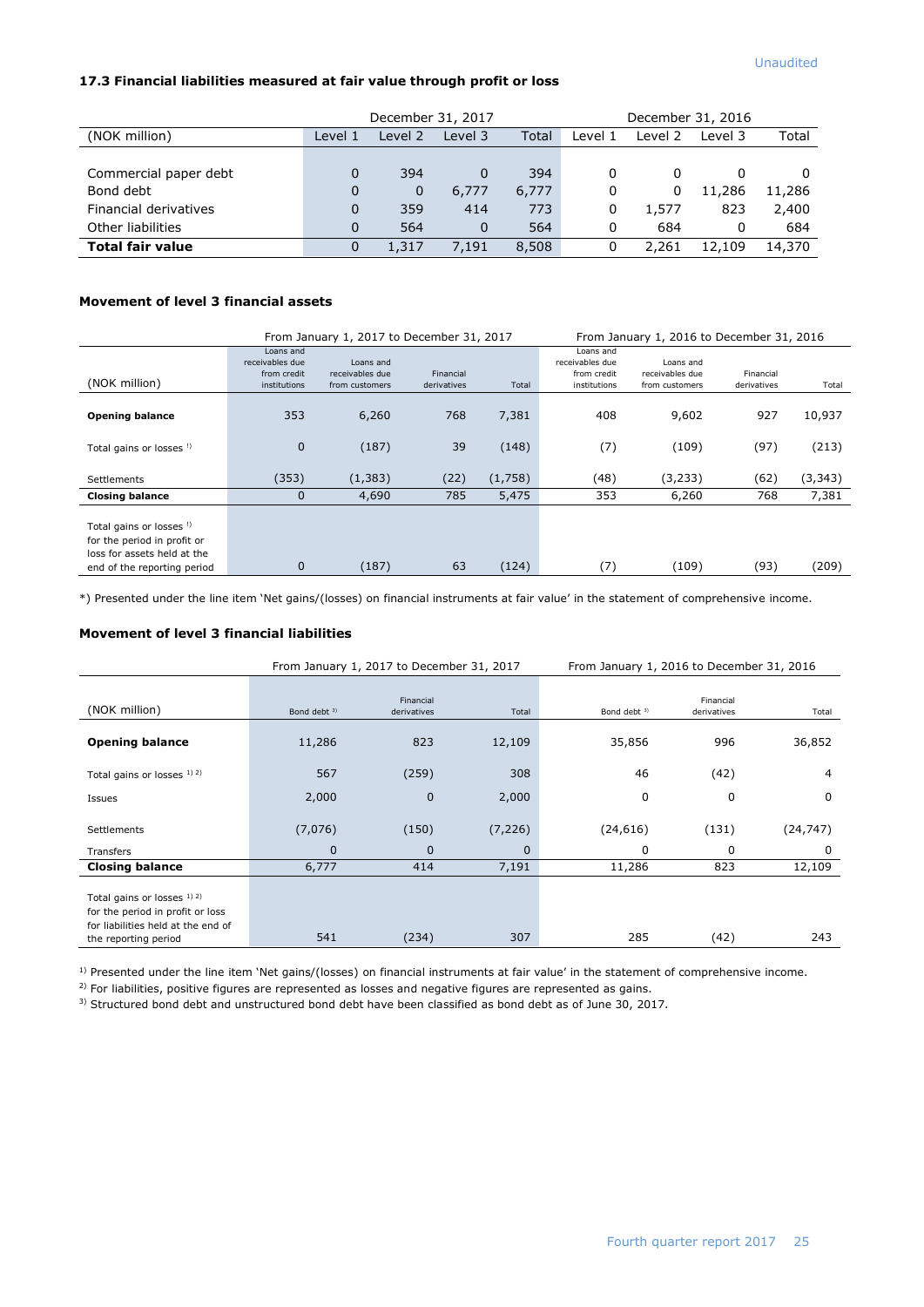#### **17.4 Fair value of financial assets and liabilities**

The following table presents the financial assets and liabilities, with the fair value and carrying value (book value) of each class of financial instrument:

|                                    | Dec 31, 2017 |          |          | Dec 31, 2016 |  |  |
|------------------------------------|--------------|----------|----------|--------------|--|--|
|                                    | Fair         | Carrying | Fair     | Carrying     |  |  |
| (NOK million)                      | value        | value    | value    | value        |  |  |
|                                    |              |          |          |              |  |  |
| <b>Assets</b>                      |              |          |          |              |  |  |
| Loans due from credit institutions | 1,829        | 1,860    | 2,203    | 2,251        |  |  |
| Loans due from customers           | 11,853       | 11,360   | 18,688   | 17,270       |  |  |
| Securities                         | 5,901        | 5,901    | 8,823    | 8,823        |  |  |
| Financial derivatives              | 1,336        | 1,336    | 1,804    | 1,804        |  |  |
| Other assets                       | 1,619        | 1,619    | 2,786    | 2,786        |  |  |
|                                    |              |          |          |              |  |  |
| <b>Liabilities</b>                 |              |          |          |              |  |  |
| Commercial paper debt              | 394          | 394      | $\Omega$ | 0            |  |  |
| Bond debt                          | 13,299       | 13,556   | 23,712   | 22,620       |  |  |
| Financial derivatives              | 773          | 773      | 2,400    | 2,400        |  |  |
| Other liabilities                  | 729          | 730      | 937      | 935          |  |  |

### 18. Contingencies

There are no significant contingencies as of December 31, 2017.

### 19. Events after the balance sheet date

There are no events after the balance sheet date materially affecting the financial statements.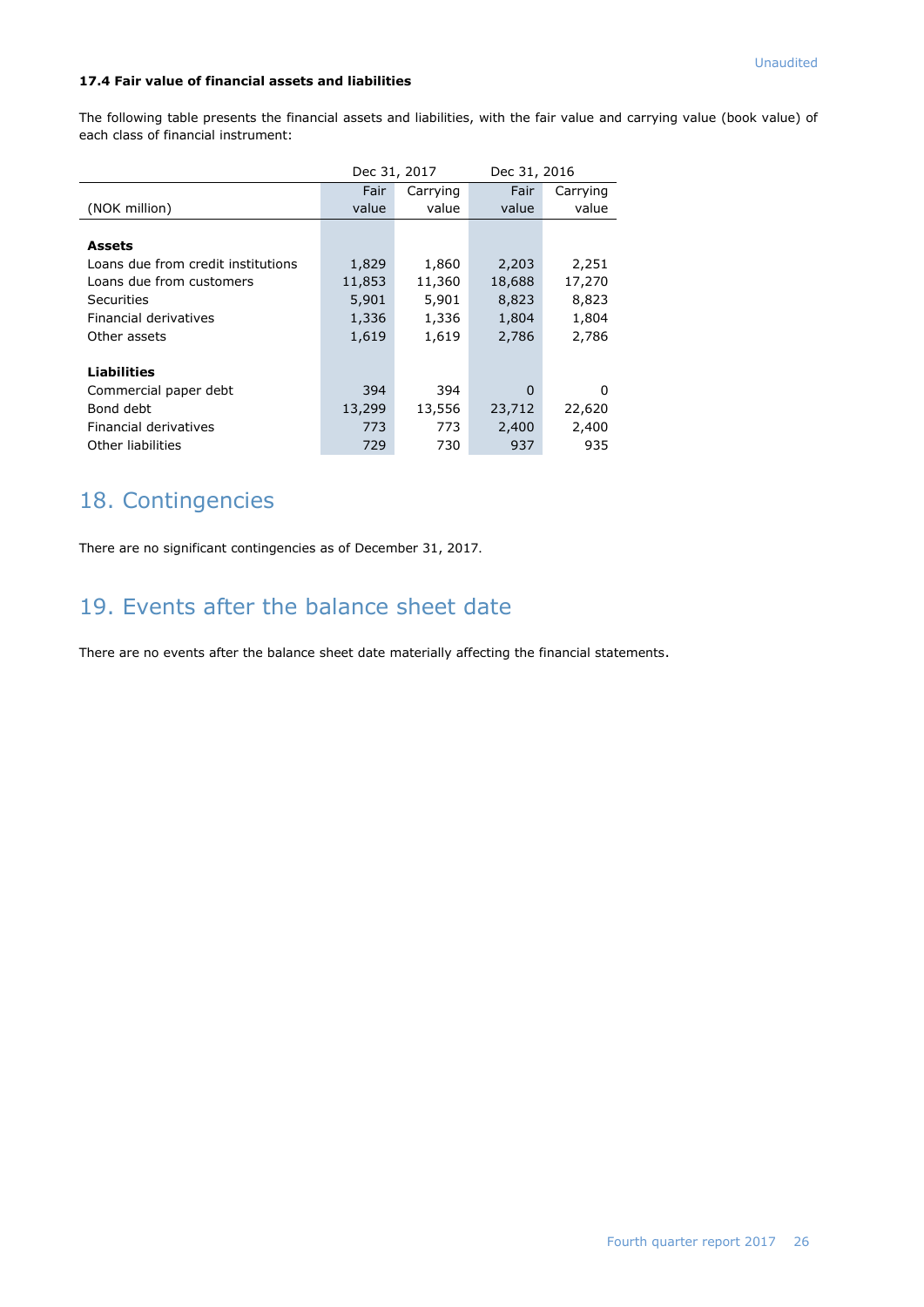### <span id="page-26-0"></span>Report on review of interim financial information

To the Board of Directors of Eksportfinans ASA

#### *Introduction*

*We have reviewed the accompanying condensed balance sheet of Eksportfinans ASA as of December, 31 2017 and the related condensed statement of comprehensive income, condensed statement of changes*  in equity and condensed cash flow statement for the twelve-month period then ended. Management is *responsible for the preparation and presentation of this condensed interim financial information in accordance with International Accounting Standard 34 "Interim Financial Reporting". Our responsibility is to express a conclusion on this interim financial information based on our review.*

#### *Scope of Review*

*We conducted our review in accordance with International Standard on Review Engagements 2410, "Review of Interim Financial Information Performed by the Independent Auditor of the Entity".* 

*A review of interim financial information consists of making inquiries, primarily of persons responsible for financial and accounting matters, and applying analytical and other review procedures.* 

*A review is substantially less in scope than an audit conducted in accordance with standards on auditing adopted by Den Norske Revisorforening, and consequently does not enable us to obtain assurance that we would become aware of all significant matters that might be identified in an audit. Accordingly, we do not express an audit opinion.*

#### *Conclusion*

*Based on our review, nothing has come to our attention that causes us to believe that the accompanying condensed interim financial information is not prepared, in all material respects, in accordance with International Accounting Standard 34 "Interim Financial Reporting".*

Oslo, February 15, 2018 **PricewaterhouseCoopers AS**

Erik Andersen State Authorised Public Accountant (Norway)